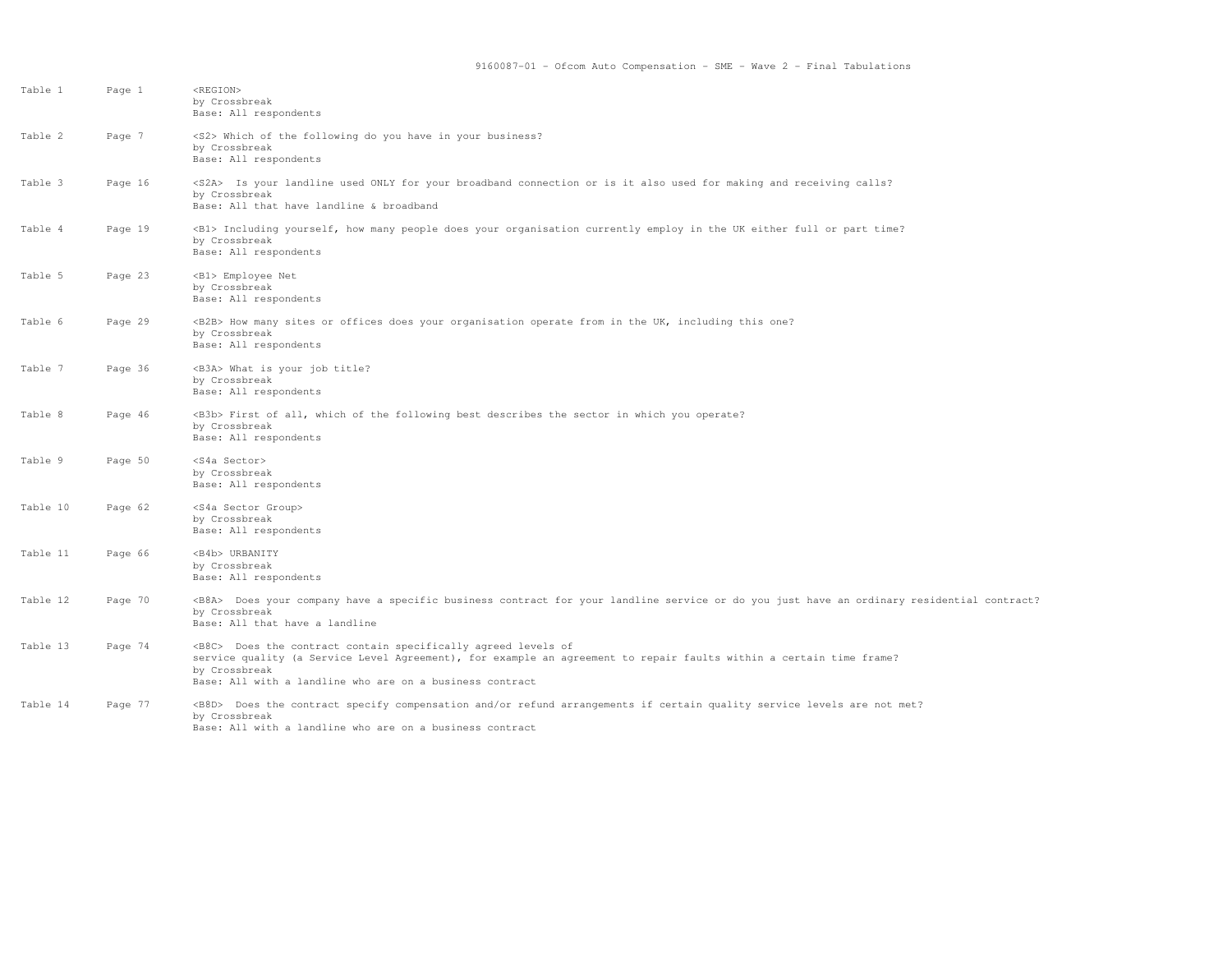| Table 15 | Page 80  | <blla> Does your company have a specific business contract for your broadband service or do you just have an ordinary residential contract?<br/>by Crossbreak<br/>Base: All that have broadband</blla>                                                                                  |
|----------|----------|-----------------------------------------------------------------------------------------------------------------------------------------------------------------------------------------------------------------------------------------------------------------------------------------|
| Table 16 | Page 83  | <b11c> Does the contract contain specifically agreed levels of<br/>service quality (a Service Level Agreement), for example an agreement to repair faults within a certain time frame?<br/>by Crossbreak<br/>Base: All with a broadband who are on a business contract</b11c>           |
| Table 17 | Page 86  | <b11d> Does the contract contain any compensation and/ or refund arrangements that will apply if certain quality service levels are not met?<br/>by Crossbreak<br/>Base: All with a broadband who are on a business contract</b11d>                                                     |
| Table 18 | Page 89  | <b15> Do you buy any of your communications services together in one bundled package from the same provider?<br/>by Crossbreak<br/>Base: All with more than one service</b15>                                                                                                           |
| Table 19 | Page 93  | <b15> Do you buy any of your communications services together in one bundled package from the same provider?<br/>by Crossbreak<br/>Base: All respondents</b15>                                                                                                                          |
| Table 20 | Page 97  | <b16> How many different providers do you have bundled services with?<br/>by Crossbreak<br/>Base: All that have bundled package</b16>                                                                                                                                                   |
| Table 21 | Page 100 | <b17a> And which of these services are supplied as a bundle package?<br/>by Crossbreak<br/>Base: All that have bundled package</b17a>                                                                                                                                                   |
| Table 22 | Page 103 | <b17a2> What is the name of the company that provides this bundle?<br/>by <b17a> And which of these services are supplied as a bundle package?<br/>Base: All respondents</b17a></b17a2>                                                                                                 |
| Table 23 | Page 109 | <b18a> Approximately how much do you pay for your LINE RENTAL per month?<br/>by Crossbreak<br/>Base: All that have fixed line telephone/broadband not on a bundle</b18a>                                                                                                                |
| Table 24 | Page 111 | <b18b> Approximately how much do you pay for LANDLINE TELEPHONE CALLS<br/>AND ANY OTHER PRODUCT COSTS? Please exclude anything you spend on hardware outside your package or on external support?<br/>by Crossbreak<br/>Base: All that have fixed line telephone not on a bundle</b18b> |
| Table 25 | Page 113 | <b18d> Approximately how much do you pay for YOUR BROADBAND EXCLUDING<br/>LINE RENTAL. Please exclude anything you spend on hardware outside your package or on external support?<br/>by Crossbreak<br/>Base: All that have broadband not on a bundle</b18d>                            |
| Table 26 | Page 115 | <b18c> Approximately how much do you pay for your MOBILE PHONE<br/>service per month? Please exclude anything you spend on hardware outside your package or on external support?<br/>by Crossbreak<br/>Base: All that have mobiles not on a bundle</b18c>                               |
| Table 27 | Page 118 | <b19> Approximately how much do you pay for your BUNDLE per month?<br/>Please exclude anything you spend on hardware or external support? Please remember to include line rental in this.<br/>by Crossbreak<br/>Base: All that have bundled services</b19>                              |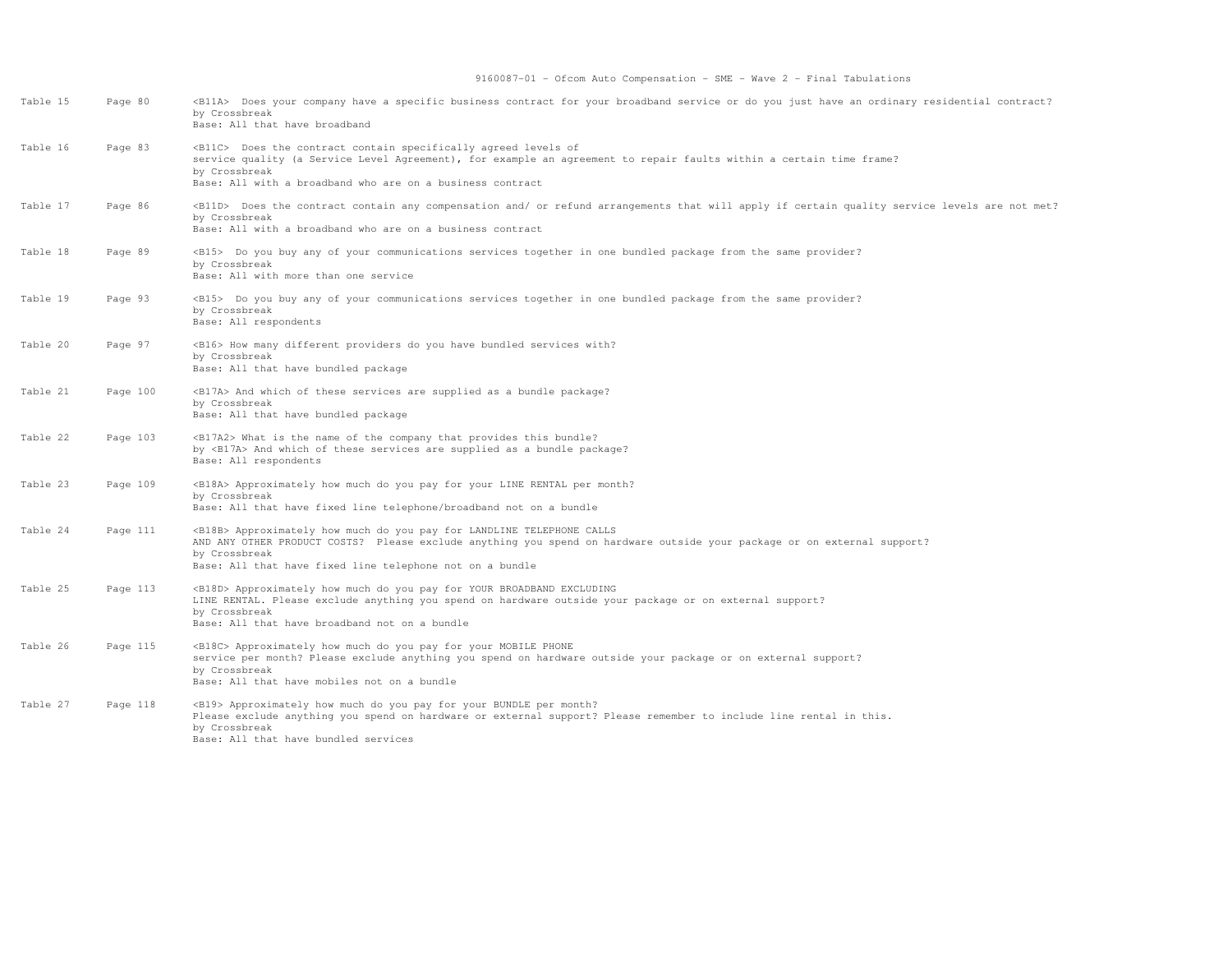| Table 28 | Page 122 | <b18 b19=""> Overall telecoms spend (monthly)<br/>by Crossbreak<br/>Base: All respondents</b18>                                                                                                                                                                                                                                   |
|----------|----------|-----------------------------------------------------------------------------------------------------------------------------------------------------------------------------------------------------------------------------------------------------------------------------------------------------------------------------------|
| Table 29 | Page 126 | <b18 b19=""> Overall telecoms spend (yearly)<br/>by Crossbreak<br/>Base: All respondents</b18>                                                                                                                                                                                                                                    |
| Table 30 | Page 130 | <c1a> When did you last change your telephone landline - used only<br/>for broadband connection supplier, upgrade your landline service or have a completely new landline service installed?<br/>by Crossbreak<br/>Base: All that have a telephone landline used only for broadband connection</c1a>                              |
| Table 31 | Page 131 | <c1b> When did you last change your telephone landline (not mobile),<br/>used for making and/or receiving calls supplier, upgrade your landline service or have a completely new landline service installed?<br/>by Crossbreak<br/>Base: All that have a landline used for making and receiving calls</c1b>                       |
| Table 32 | Page 135 | <c1c> When did you last change your fixed broadband internet<br/>connection supplier, upgrade your broadband service or have a completely new fixed broadband service installed?<br/>by Crossbreak<br/>Base: All that have a broadband connection</c1c>                                                                           |
| Table 33 | Page 138 | <c2a> Thinking back to when you chose your current landline provider<br/>that you only use for making calls, what were the main factors that influenced your choice of provider?<br/>by Crossbreak<br/>Base: All that have a landline but no fixed broadband and changed landline for making calls within the last 10 years</c2a> |
| Table 34 | Page 139 | <c2b> Thinking back to when you chose your current fixed broadband<br/>internet line and service provider what were the main factors that influenced your choice of provider?<br/>by Crossbreak<br/>Base: All that have broadband and changed within the last 10 years</c2b>                                                      |
| Table 35 | Page 143 | <c2c> Thinking back to when you chose your current mobile service provider what were the main factors that influenced your choice of provider?<br/>by Crossbreak<br/>Base: All that have a mobile service</c2c>                                                                                                                   |
| Table 36 | Page 149 | <dla> How much does your business rely on this?Landline Telephone<br/>by Crossbreak<br/>Base: All that have fixed line telephone</dla>                                                                                                                                                                                            |
| Table 37 | Page 155 | <dla> How much does your business rely on this?Landline Telephone<br/>by Crossbreak<br/>Base: All that have fixed line telephone used for broadband</dla>                                                                                                                                                                         |
| Table 38 | Page 157 | <dla> How much does your business rely on this?Landline Telephone<br/>by Crossbreak<br/>Base: All that have fixed line telephone used for making and receiving calls</dla>                                                                                                                                                        |
| Table 39 | Page 163 | <d1b> How much does your business rely on this?Fixed internet connection<br/>by Crossbreak<br/>Base: All that have fixed broadband</d1b>                                                                                                                                                                                          |
| Table 40 | Page 169 | <d1c> How much does your business rely on this?Mobile phone<br/>by Crossbreak<br/>Base: All that have a mobile phone</d1c>                                                                                                                                                                                                        |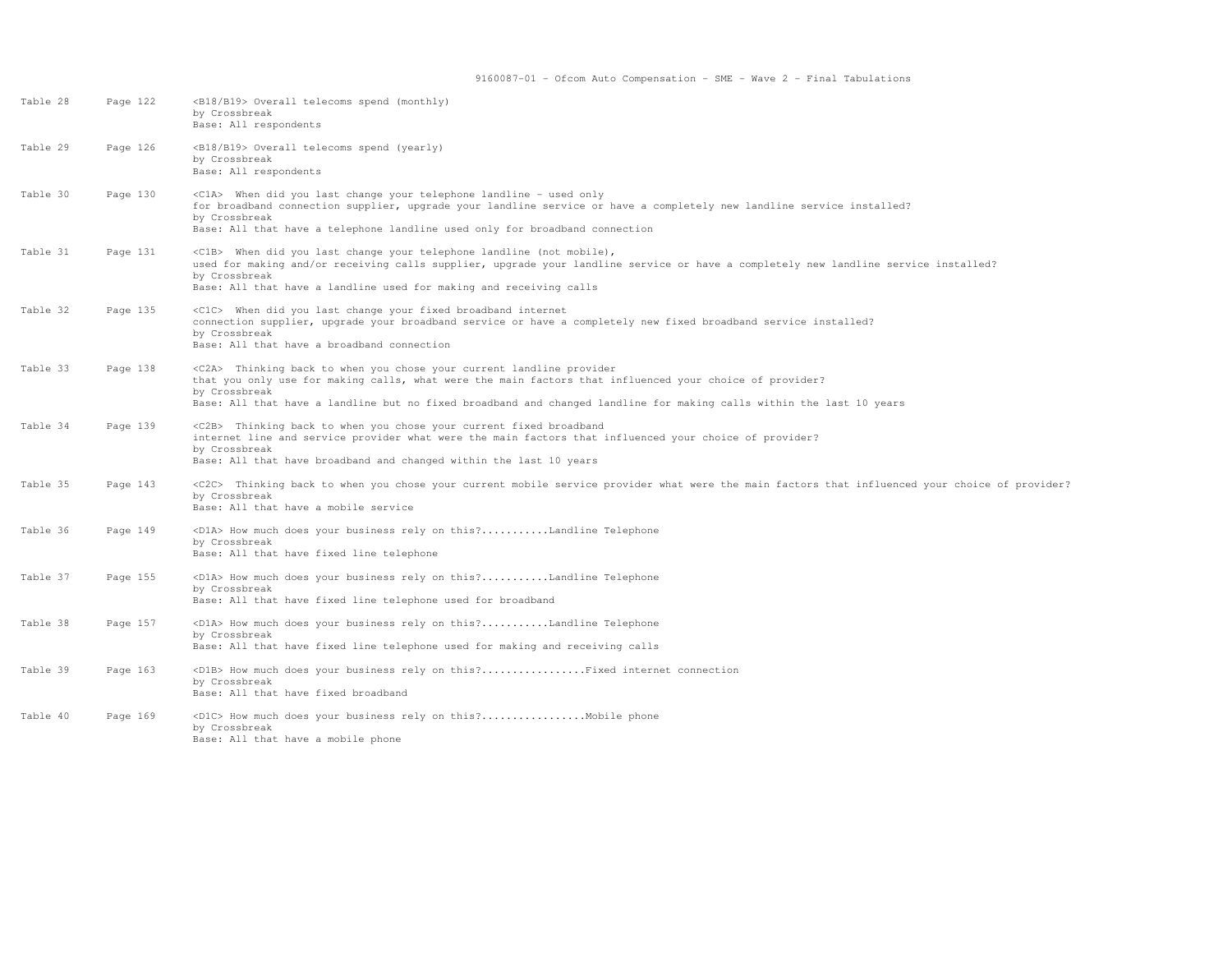| Table 41 | Page 174 | <d2a> And for how many days do you think your business would be able to cope without your landline?<br/>by Crossbreak<br/>Base: All that have fixed line telephone</d2a>                                                                                                                                  |
|----------|----------|-----------------------------------------------------------------------------------------------------------------------------------------------------------------------------------------------------------------------------------------------------------------------------------------------------------|
| Table 42 | Page 182 | <d2a> And for how many days do you think your business would be able to cope without your landline?<br/>by Crossbreak<br/>Base: All that have fixed line telephone used for broadband</d2a>                                                                                                               |
| Table 43 | Page 184 | <d2a> And for how many days do you think your business would be able to cope without your landline?<br/>by Crossbreak<br/>Base: All that have fixed line telephone used for making and receiving calls</d2a>                                                                                              |
| Table 44 | Page 192 | <d2b> And for how many days do you think your business would be able to cope without your Fixed internet connection?<br/>by Crossbreak<br/>Base: All that have fixed broadband</d2b>                                                                                                                      |
| Table 45 | Page 198 | <d2c> And for how many days do you think your business would be able to cope without your Mobile phone?<br/>by Crossbreak<br/>Base: All that have a mobile phone</d2c>                                                                                                                                    |
| Table 46 | Page 204 | <ela> You said earlier that you have changed or upgraded your landline<br/>and broadband services in the last [two/five] years. Did you change both services at the same time to the same provider?<br/>by Crossbreak<br/>Base: All who have changed landline and broadband within the last 5 years</ela> |
| Table 47 | Page 206 | <elb> Which service did you change or upgrade more recently?<br/>by Crossbreak<br/>Base: All that did not change both services at the same time</elb>                                                                                                                                                     |
| Table 48 | Page 207 | <e2> Which of these scenarios applied to the last time you changed or upgraded your [SERVICE(s)]?<br/>by Crossbreak<br/>Base: All that have changed landline or broadband in the last 5 years</e2>                                                                                                        |
| Table 49 | Page 213 | proportion qualifying for each priority group<br>by Crossbreak<br>Base: Proportion qualifying for each priority group - All with Landline or Broadband                                                                                                                                                    |
| Table 50 | Page 217 | PRIORITY GROUP<br>by Crossbreak<br>Base: All that qualify from the priority table                                                                                                                                                                                                                         |
| Table 51 | Page 221 | PRIORITY GROUP<br>by Crossbreak<br>Base: All that qualify from the priority table                                                                                                                                                                                                                         |
| Table 52 | Page 223 | PRIORITY GROUP<br>by Crossbreak<br>Base: All respondents                                                                                                                                                                                                                                                  |
| Table 53 | Page 227 | <e3> Did you move office premises at the same time?<br/>by Crossbreak<br/>Base: All that had a new service</e3>                                                                                                                                                                                           |
| Table 54 | Page 230 | <e4> Did the change or upgrade involve the installation of new lines or other services to your premises?<br/>by Crossbreak<br/>Base: All that had a new service and had an existing service</e4>                                                                                                          |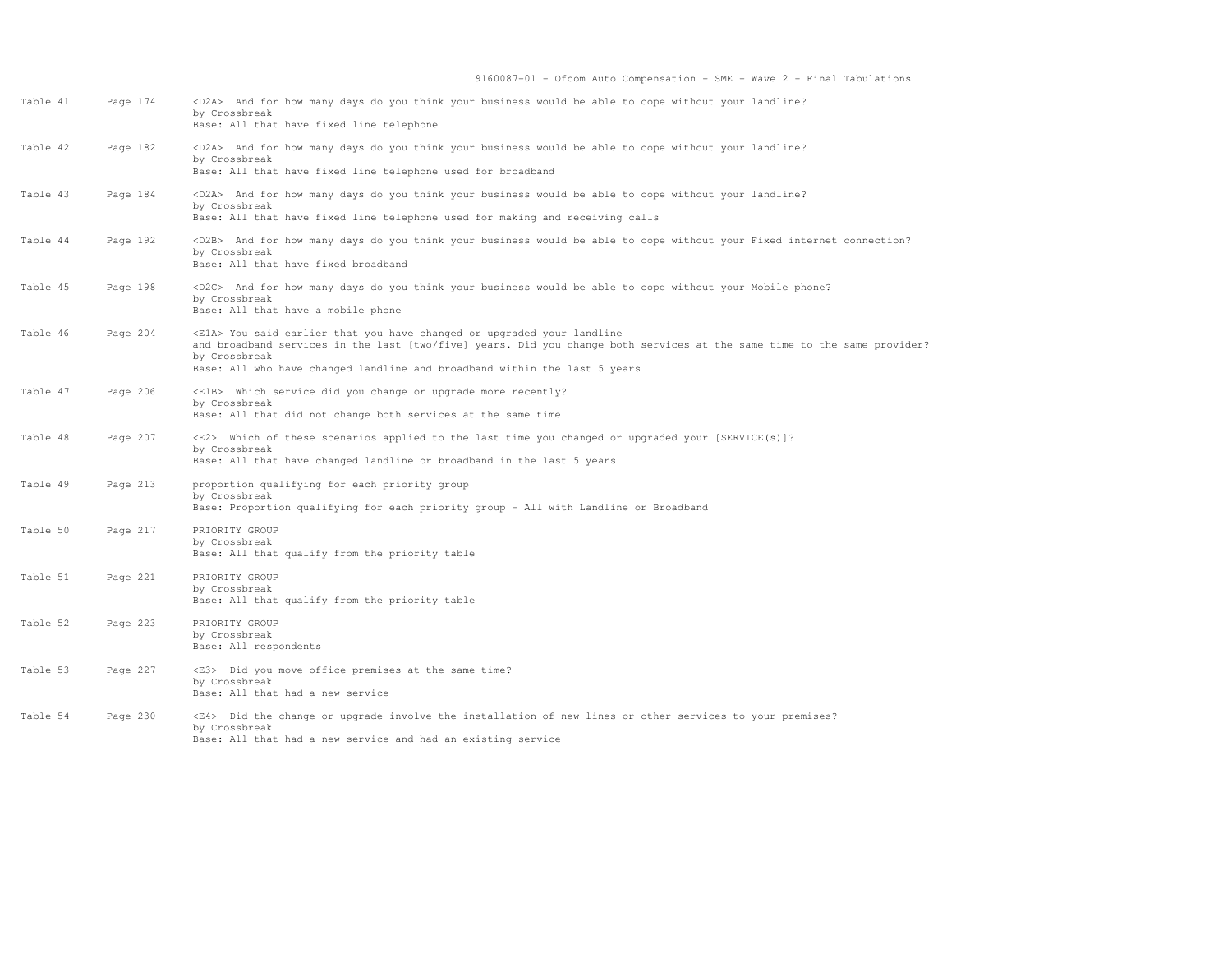| Table 55 | Page 233 | <e5a> Approximately how many calendar days after placing the order was the service activated or upgraded?<br/>by Crossbreak<br/>Base: All that had a new service</e5a>                                                                                                                             |
|----------|----------|----------------------------------------------------------------------------------------------------------------------------------------------------------------------------------------------------------------------------------------------------------------------------------------------------|
| Table 56 | Page 239 | <e5b> And was this in line with the time period you had been given by your provider?<br/>by Crossbreak<br/>Base: All whose service has been activated</e5b>                                                                                                                                        |
| Table 57 | Page 242 | <e6a> Do you think the time it took to have the service activated /upgraded was reasonable?<br/>by Crossbreak<br/>Base: All whose service has been activated</e6a>                                                                                                                                 |
| Table 58 | Page 245 | <e6b> How many days would you have considered it reasonable to wait for it to be activated/upgraded after placing the order?<br/>by Crossbreak<br/>Base: All that didnt think the time took to have the service activated was reasonable or not yet activated</e6b>                                |
| Table 59 | Page 247 | <e7> I'd like you to imagine that you did not have [SERVICE] at all and<br/>had placed an order to have the service installed. How many days would you consider it reasonable to wait for it to be activated?<br/>by Crossbreak<br/>Base: All that had an existing service</e7>                    |
| Table 60 | Page 253 | <e8> You said earlier that you experienced a temporary service<br/>loss when ordering a new service or upgrading. How long were you without service during the changeover period?<br/>by Crossbreak<br/>Base: All that experienced a temporary loss of service - Number of Days</e8>               |
| Table 61 | Page 255 | <e8> You said earlier that you experienced a temporary service<br/>loss when ordering a new service or upgrading. How long were you without service during the changeover period?<br/>by Crossbreak<br/>Base: All that experienced a temporary loss of service - Number of Days</e8>               |
| Table 62 | Page 257 | <e8> You said earlier that you experienced a temporary service<br/>loss when ordering a new service or upgrading. How long were you without service during the changeover period?<br/>by Crossbreak<br/>Base: All that experienced a temporary loss of service - Number of Days excluding 365</e8> |
| Table 63 | Page 259 | <e8> You said earlier that you experienced a temporary service<br/>loss when ordering a new service or upgrading. How long were you without service during the changeover period?<br/>by Crossbreak<br/>Base: All that experienced a temporary loss of service - Number of Days excluding 365</e8> |
| Table 64 | Page 261 | <e2> Which of these scenarios applied to the last time you changed or upgraded your [SERVICE(s)]?<br/>by Crossbreak<br/>Base: All that have changed landline in the last 5 years</e2>                                                                                                              |
| Table 65 | Page 263 | <e3> Did you move office premises at the same time?<br/>by Crossbreak<br/>Base: All that had a new landline service</e3>                                                                                                                                                                           |
| Table 66 | Page 264 | <e4> Did the change or upgrade involve the installation of new lines or other services to your premises?<br/>by Crossbreak<br/>Base: All that had a new service and had an existing service landline service</e4>                                                                                  |
| Table 67 | Page 265 | <e5a> Approximately how many calendar days after placing the order was the service activated or upgraded?<br/>by Crossbreak<br/>Base: All that had a new landline service</e5a>                                                                                                                    |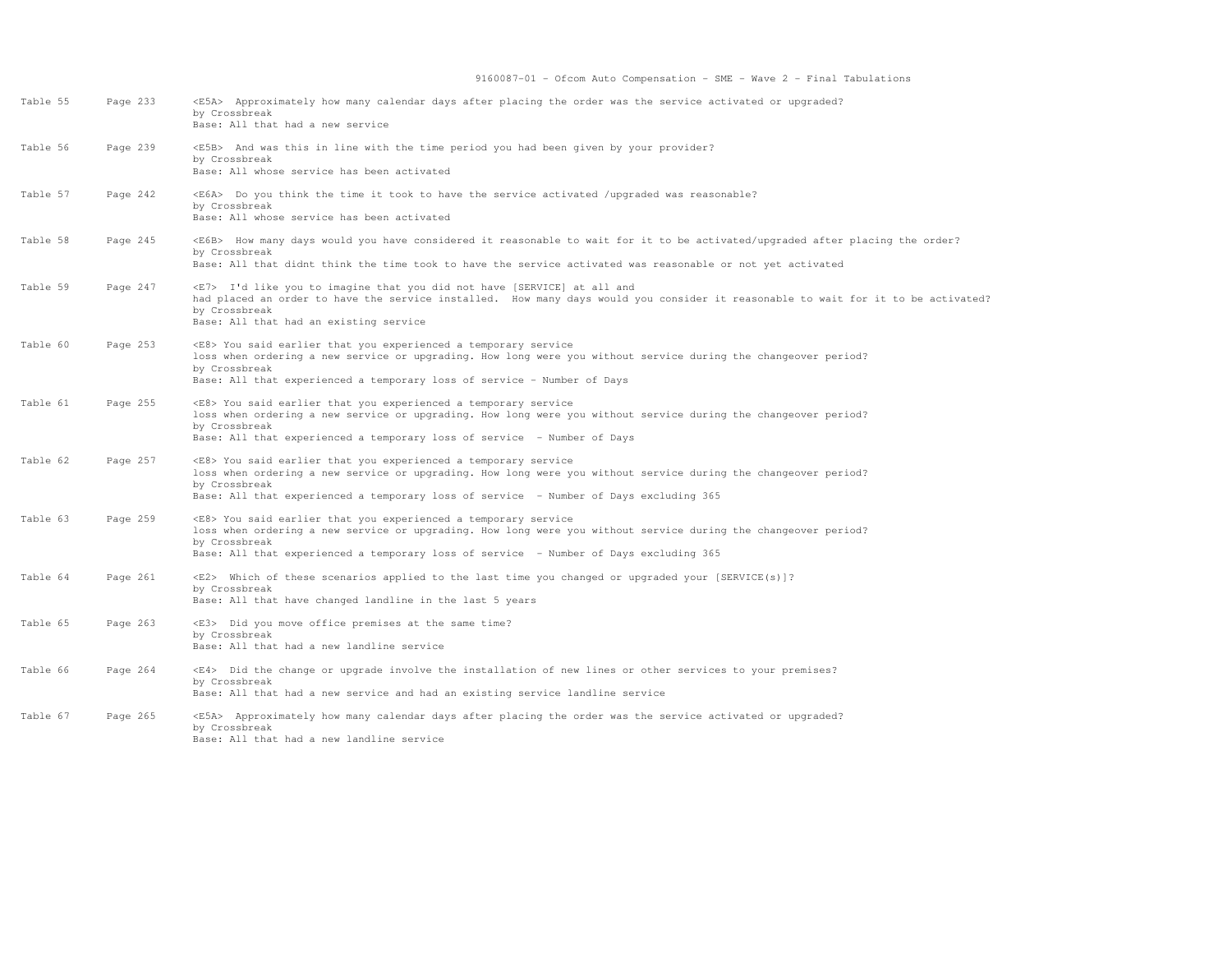| Table 68 | Page 267 | <e5b> And was this in line with the time period you had been given by your provider?<br/>by Crossbreak<br/>Base: All whose landline service has been activated</e5b>                                                                                                                      |
|----------|----------|-------------------------------------------------------------------------------------------------------------------------------------------------------------------------------------------------------------------------------------------------------------------------------------------|
| Table 69 | Page 268 | <e6a> Do you think the time it took to have the service activated /upgraded was reasonable?<br/>by Crossbreak<br/>Base: All whose landline service has been activated</e6a>                                                                                                               |
| Table 70 | Page 269 | <e7> I'd like you to imagine that you did not have [SERVICE] at all and<br/>had placed an order to have the service installed. How many days would you consider it reasonable to wait for it to be activated?<br/>by Crossbreak<br/>Base: All that had an existing landline service</e7>  |
| Table 71 | Page 271 | <e2> Which of these scenarios applied to the last time you changed or upgraded your [SERVICE(s)]?<br/>by Crossbreak<br/>Base: All that have changed broadband in the last 5 years</e2>                                                                                                    |
| Table 72 | Page 273 | <e3> Did you move office premises at the same time?<br/>by Crossbreak<br/>Base: All that had a new broadband service</e3>                                                                                                                                                                 |
| Table 73 | Page 274 | <e4> Did the change or upgrade involve the installation of new lines or other services to your premises?<br/>by Crossbreak<br/>Base: All that had a new service and had an existing service broadband service</e4>                                                                        |
| Table 74 | Page 275 | <e5a> Approximately how many calendar days after placing the order was the service activated or upgraded?<br/>by Crossbreak<br/>Base: All that had a new broadband service</e5a>                                                                                                          |
| Table 75 | Page 277 | <e5b> And was this in line with the time period you had been given by your provider?<br/>by Crossbreak<br/>Base: All whose broadband service has been activated</e5b>                                                                                                                     |
| Table 76 | Page 278 | <e6a> Do you think the time it took to have the service activated /upgraded was reasonable?<br/>by Crossbreak<br/>Base: All whose broadband service has been activated</e6a>                                                                                                              |
| Table 77 | Page 279 | <e7> I'd like you to imagine that you did not have [SERVICE] at all and<br/>had placed an order to have the service installed. How many days would you consider it reasonable to wait for it to be activated?<br/>by Crossbreak<br/>Base: All that had an existing broadband service</e7> |
| Table 78 | Page 281 | <e2> Which of these scenarios applied to the last time you changed or upgraded your [SERVICE(s)]?<br/>by Crossbreak<br/>Base: All that have changed landline &amp; broadband in the last 5 years</e2>                                                                                     |
| Table 79 | Page 285 | <e3> Did you move office premises at the same time?<br/>by Crossbreak<br/>Base: All that had a new landline &amp; broadband service</e3>                                                                                                                                                  |
| Table 80 | Page 287 | <e4> Did the change or upgrade involve the installation of new lines or other services to your premises?<br/>by Crossbreak<br/>Base: All that had a new service and had an existing service landline and broadband service</e4>                                                           |
| Table 81 | Page 289 | <e5a> Approximately how many calendar days after placing the order was the service activated or upgraded?<br/>by Crossbreak<br/>Base: All that had a new landline and broadband service</e5a>                                                                                             |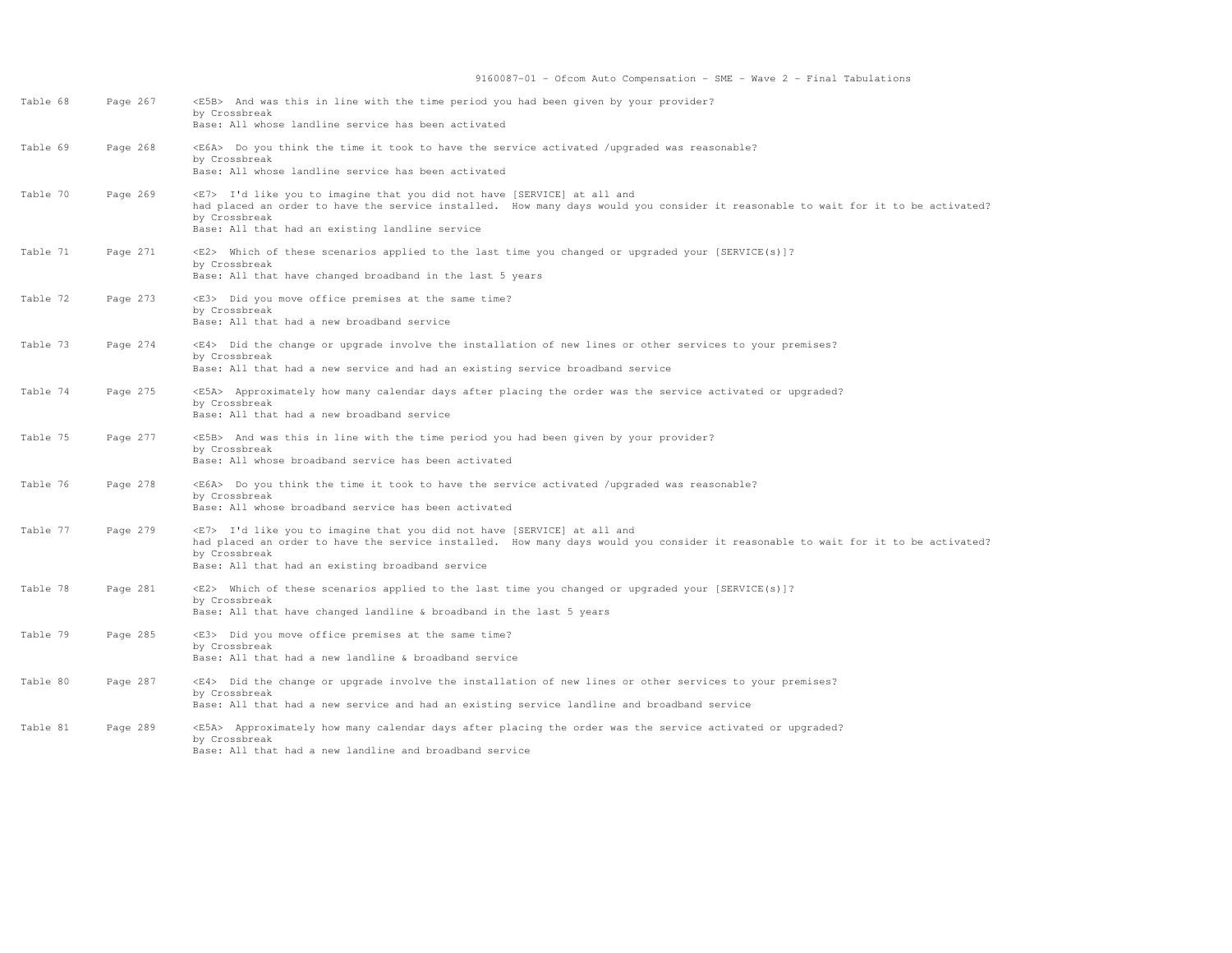| Table 82 | Page 293 | <e5b> And was this in line with the time period you had been given by your provider?<br/>by Crossbreak<br/>Base: All whose landline and broadband service has been activated</e5b>                                                                                                                                                                                                                                                                                                                                             |
|----------|----------|--------------------------------------------------------------------------------------------------------------------------------------------------------------------------------------------------------------------------------------------------------------------------------------------------------------------------------------------------------------------------------------------------------------------------------------------------------------------------------------------------------------------------------|
| Table 83 | Page 295 | <e6a> Do you think the time it took to have the service activated /upgraded was reasonable?<br/>by Crossbreak<br/>Base: All whose landline and broadband service has been activated</e6a>                                                                                                                                                                                                                                                                                                                                      |
| Table 84 | Page 297 | <e7> I'd like you to imagine that you did not have [SERVICE] at all and<br/>had placed an order to have the service installed. How many days would you consider it reasonable to wait for it to be activated?<br/>by Crossbreak<br/>Base: All that had an existing landline &amp; broadband service</e7>                                                                                                                                                                                                                       |
| Table 85 | Page 301 | <e9a> Over the last 2 years, have you experienced a complete loss<br/>of service for more than one hour for any of the following services taken by your business? By loss of service,<br/>we mean complete inability to make or receive voice calls<br/>or to access the internet. Please don't include instances when your connection speed was slower than usual,<br/>but do include those that occurred as a result of a fault on your existing service.<br/>by Crossbreak<br/>Base: All with a landline or broadband</e9a> |
| Table 86 | Page 305 | <e9b> Did you lose your landline and your broadband services at the same time?<br/>by Crossbreak<br/>Base: All that experienced loss of landline and broadband</e9b>                                                                                                                                                                                                                                                                                                                                                           |
| Table 87 | Page 306 | <e9d> When you lost your landline service, did you also lose your broadband at the same time?<br/>by Crossbreak<br/>Base: All that experienced loss of landline but not broadband</e9d>                                                                                                                                                                                                                                                                                                                                        |
| Table 88 | Page 307 | <e9e> When you lost your broadband service, did you also lose your landline at the same time?<br/>by Crossbreak<br/>Base: All that experienced loss of broadband but not landline</e9e>                                                                                                                                                                                                                                                                                                                                        |
| Table 89 | Page 308 | <g16> I'd like you to imagine that you did not have landline at all and<br/>had placed an order to have the service installed. How many days would you consider it reasonable to wait for it to be activated?<br/>by Crossbreak<br/>Base: All that have a landline</g16>                                                                                                                                                                                                                                                       |
| Table 90 | Page 312 | <g16a> I'd like you to imagine that you did not have broadband at all<br/>and had placed an order to have the service installed. How many days would you consider it reasonable to wait for it to be activated?<br/>by Crossbreak<br/>Base: All that have fixed broadband</g16a>                                                                                                                                                                                                                                               |
| Table 91 | Page 315 | <f1> Thinking about the most recent loss of service due to a<br/>fault / delay in service change or upgrade, on your [SERVICE] how long did you experience a loss of service for?<br/>by Crossbreak<br/>Base: All that experienced a loss of service - Number of days</f1>                                                                                                                                                                                                                                                     |
| Table 92 | Page 319 | <f2a> Did you report your [landline telephone / fixed broadband /] loss of service / delay in your new order to your provider?<br/>by Crossbreak<br/>Base: All that experienced a loss of service</f2a>                                                                                                                                                                                                                                                                                                                        |
| Table 93 | Page 321 | <f2c> How long after you lost service / expected your service to be installed / upgraded did you contact the provider to let them know?<br/>by Crossbreak<br/>Base: All that did report the loss of service</f2c>                                                                                                                                                                                                                                                                                                              |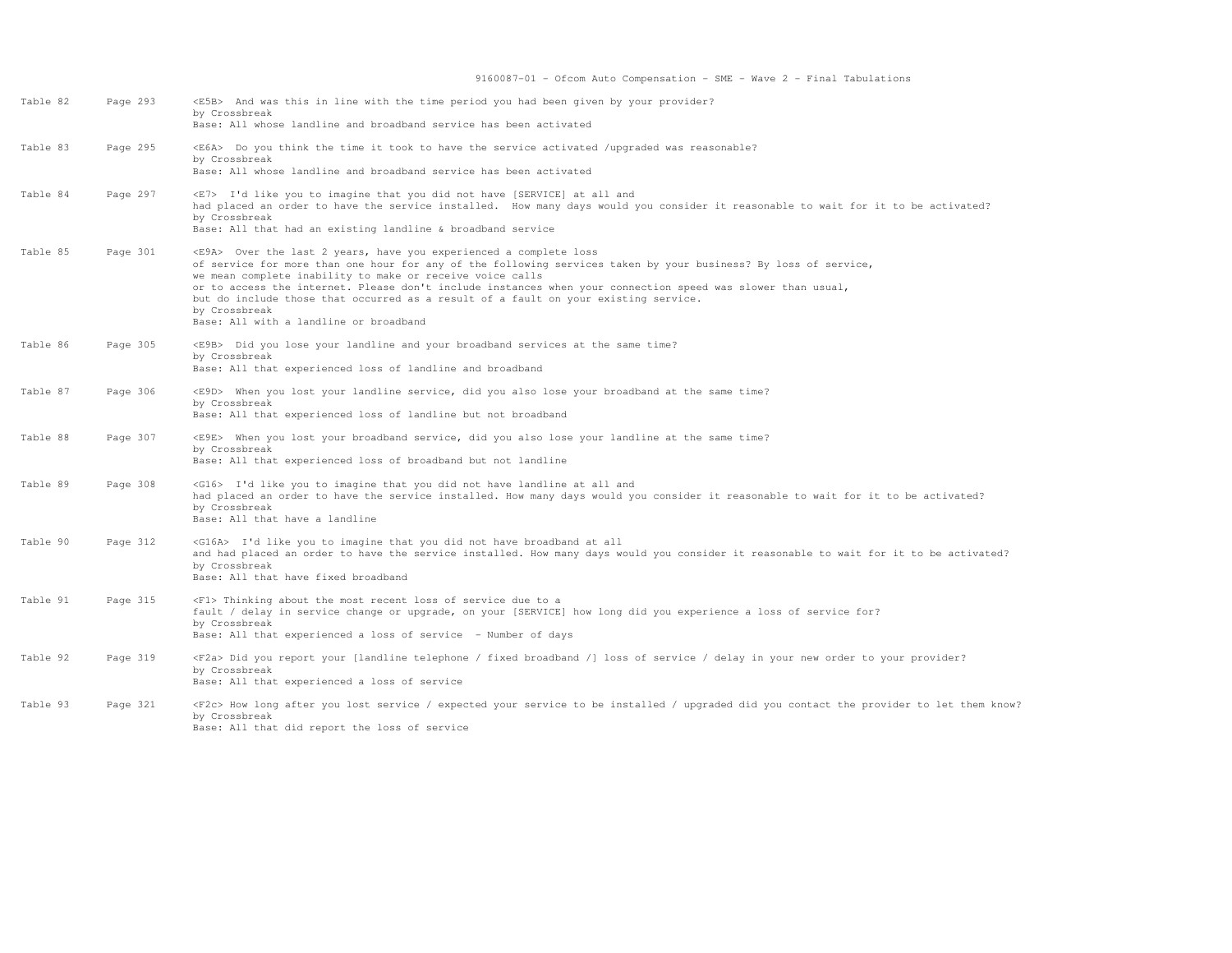| Table 94  | Page 323 | <f2c> How long after you lost service / expected your service to be installed / upgraded did you contact the provider to let them know?<br/>by Crossbreak<br/>Base: All that did report the loss of service - Number of days</f2c>                                                                                                                                                                                                                                 |
|-----------|----------|--------------------------------------------------------------------------------------------------------------------------------------------------------------------------------------------------------------------------------------------------------------------------------------------------------------------------------------------------------------------------------------------------------------------------------------------------------------------|
| Table 95  | Page 327 | <f2d> How did you contact your provider?<br/>by Crossbreak<br/>Base: All that did report the loss of service</f2d>                                                                                                                                                                                                                                                                                                                                                 |
| Table 96  | Page 329 | <f2e> How many times did you contact your provider?<br/>by Crossbreak<br/>Base: All that did report the loss of service</f2e>                                                                                                                                                                                                                                                                                                                                      |
| Table 97  | Page 331 | <f3> Thinking back to when you experienced [your most recent loss<br/>of landline telephone / fixed broadband] /the delay in the provision or activation of your new [SERVICE] service,<br/>how much of an impact did this have on the communication needs of<br/>your business? Please indicate on a scale of 0 to 5 where 0 denotes "No impact at all" and 5 denotes "Very great impact"<br/>by Crossbreak<br/>Base: All that experienced a loss of service</f3> |
| Table 98  | Page 333 | <f4> Which of the following best matches what happened when you reported the loss of service?<br/>by Crossbreak<br/>Base: All who lost service and reported the issue to their provider</f4>                                                                                                                                                                                                                                                                       |
| Table 99  | Page 335 | <f5> How long did it take for your service to be restored after you first notified your provider of the issue?<br/>by Crossbreak<br/>Base: Those reporting the issue to their provider - Number of Days</f5>                                                                                                                                                                                                                                                       |
| Table 100 | Page 339 | <f5> How long did it take for your service to be restored after you first notified your provider of the issue?<br/>by CrossbreakT<br/>Base: hose reporting the issue to their provider - Number of Days</f5>                                                                                                                                                                                                                                                       |
| Table 101 | Page 347 | <f6> Overall, how satisfied or dissatisfied were you with the<br/>length of time it took your provider to resolve your loss of service for [ service], using the following scale?<br/>by Crossbreak<br/>Base: All with a complete loss of service</f6>                                                                                                                                                                                                             |
| Table 102 | Page 349 | <f7a> Which, if any, of the following would you say applied to your<br/>most recent [loss of landline telephone / fixed broadband] service(s)/delay to activation or upgrade of your [SERVICE]?<br/>by Crossbreak<br/>Base: All that experienced a loss of service</f7a>                                                                                                                                                                                           |
| Table 103 | Page 351 | $\langle$ F7b> What, if anything, did you do to reduce the impact of<br>this [telephone landline / fixed broadband] loss of service / delay to activation or upgrade of your [SERVICE]?<br>by Crossbreak<br>Base: All that found alternative workaround                                                                                                                                                                                                            |
| Table 104 | Page 355 | <f7c> Thinking about the factors you mentioned, what were the direct financial costs to your business<br/>(e.g. cost of internet café or cost of mobile calls) that were caused<br/>by your most recent loss of [landline telephone / fixed broadband] service(s) / delay to activation or upgrade of your [SERVICE]?<br/>by Crossbreak<br/>Base: All that did something and found an alternative workaround</f7c>                                                 |
| Table 105 | Page 358 | <f7c> Thinking about the factors you mentioned, what were the direct financial costs to your business<br/>(e.g. cost of internet café or cost of mobile calls) that were caused<br/>by your most recent loss of [landline telephone / fixed broadband] service(s) / delay to activation or upgrade of your [SERVICE]?<br/>by Crossbreak<br/>Base: All that did something and found an alternative workaround</f7c>                                                 |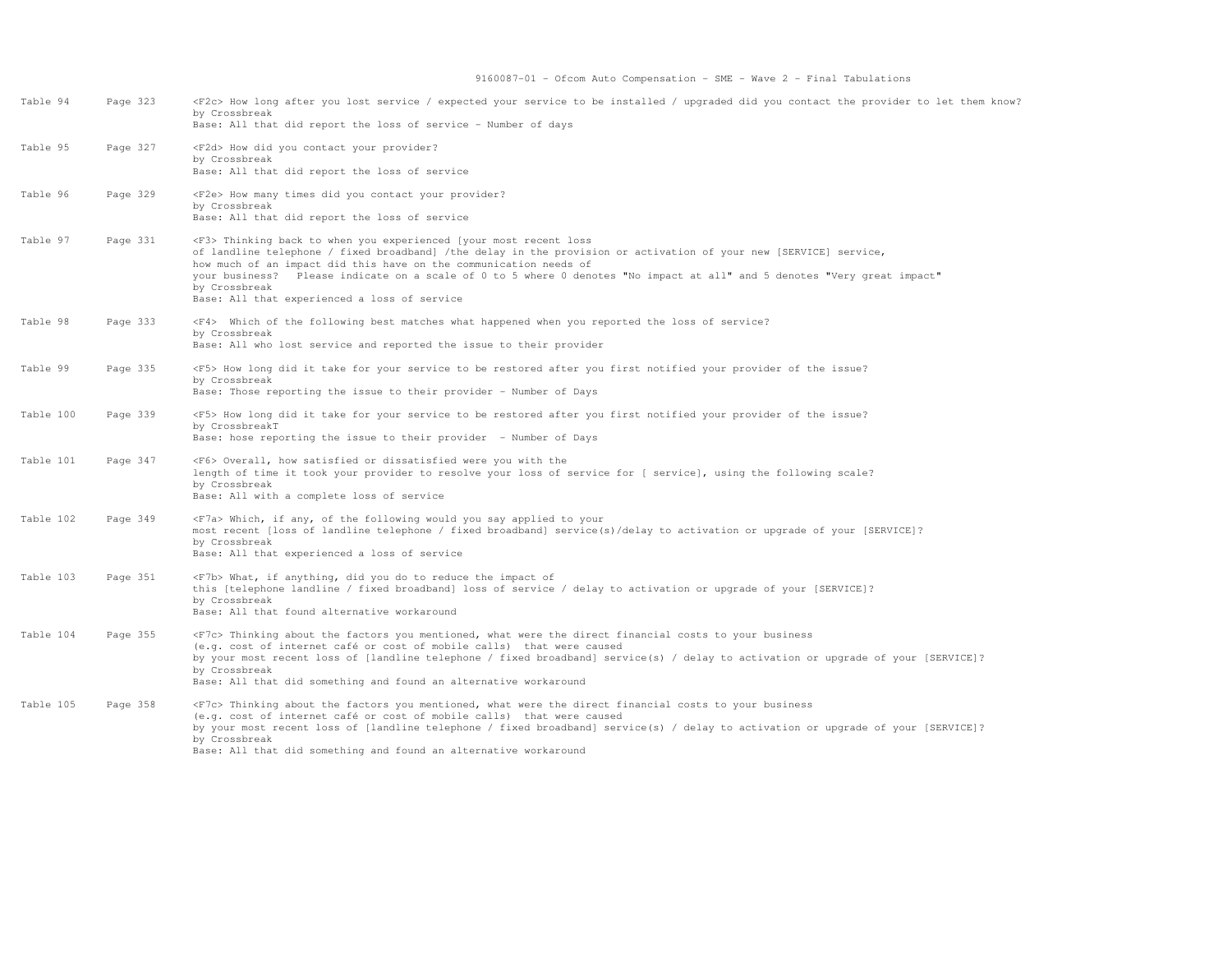| Table 106 | Page 361 | <f7c> Thinking about the factors you mentioned, what were the direct financial costs to your business<br/>(e.g. cost of internet café or cost of mobile calls) that were caused<br/>by your most recent loss of [landline telephone / fixed broadband] service(s) / delay to activation or upqrade of your [SERVICE]?<br/>by Crossbreak<br/>Base: All that did something and found an alternative workaround - Excluding Zero</f7c>                           |
|-----------|----------|---------------------------------------------------------------------------------------------------------------------------------------------------------------------------------------------------------------------------------------------------------------------------------------------------------------------------------------------------------------------------------------------------------------------------------------------------------------|
| Table 107 | Page 362 | <f7c> Thinking about the factors you mentioned, what were the direct financial costs to your business<br/>(e.g. cost of internet café or cost of mobile calls) that were caused<br/>by your most recent loss of [landline telephone / fixed broadband] service(s) / delay to activation or upqrade of your [SERVICE]?<br/>by Crossbreak<br/>Base: All that did something and found an alternative workaround - Excluding Zero</f7c>                           |
| Table 108 | Page 365 | <f7d>To what extent were your normal activities affected by this workaround?<br/>by Crossbreak<br/>Base: All that did something and found an alternative workaround</f7d>                                                                                                                                                                                                                                                                                     |
| Table 109 | Page 367 | <f8a> What did you do to try to resolve your loss of service?<br/>by Crossbreak<br/>Base: All that took time to resolve</f8a>                                                                                                                                                                                                                                                                                                                                 |
| Table 110 | Page 369 | <f8b> How much time did you and other people in your business<br/>spend trying to get your [Fixed landline; Fixed Broadband] service(s) fixed / service activated or upgraded?<br/>by Crossbreak<br/>Base: All that took time to resolve - Number of days - Summary Table F8b/c combined</f8b>                                                                                                                                                                |
| Table 111 | Page 373 | <f8b> How much time did you and other people in your business<br/>spend trying to get your [Fixed landline; Fixed Broadband] service(s) fixed / service activated or upgraded?<br/>by Crossbreak<br/>Base: All that took time to resolve - Number of days</f8b>                                                                                                                                                                                               |
| Table 112 | Page 377 | <f9> Which of the following, if any, would you say applied to<br/>your most recent loss of [landline telephone / fixed broadband] service(s) / delay in installation/ugrade?<br/>by Crossbreak<br/>Base: All that had a negative impact</f9>                                                                                                                                                                                                                  |
| Table 113 | Page 379 | <f10> To what extent were your normal activities affected by this loss of service? Please use a scale<br/>where 0 indicates 'not affected' (i.e. was able to carry out same activity as would have done in event<br/>of no loss of service) and 5 indicates a very large impact (i.e. it was not possible to do any of the things you usually do using the service you lost<br/>by Crossbreak<br/>Base: All that did not find an alternative workaround</f10> |
| Table 114 | Page 380 | <f11> As a result of your loss of [landline telephone /<br/>fixed broadband] / delay in service activation or upgrade how many people, if any, were prevented from working?<br/>by Crossbreak<br/>Base: All that experienced a loss of service</f11>                                                                                                                                                                                                          |
| Table 115 | Page 382 | <f12> Approximately how many working hours do you think were lost as a result<br/>of your loss of [landline telephone / fixed broadband] / delay in service activation or upgrade? Please don't include the time taken to fix the issue<br/>by Crossbreak<br/>Base: All that were prevented from working - Number of hours</f12>                                                                                                                              |
| Table 116 | Page 384 | <f15> How much of an impact did the [loss of your [Fixed landline; Fixed Broadband;] / delay in<br/>service activation or upgrade have on the communication needs of<br/>your business? Please indicate on a scale of 0 to 5 where 0 denotes "No impact at all" and 5 denotes "Very great impact"<br/>by Crossbreak<br/>Base: All that experienced a loss of service</f15>                                                                                    |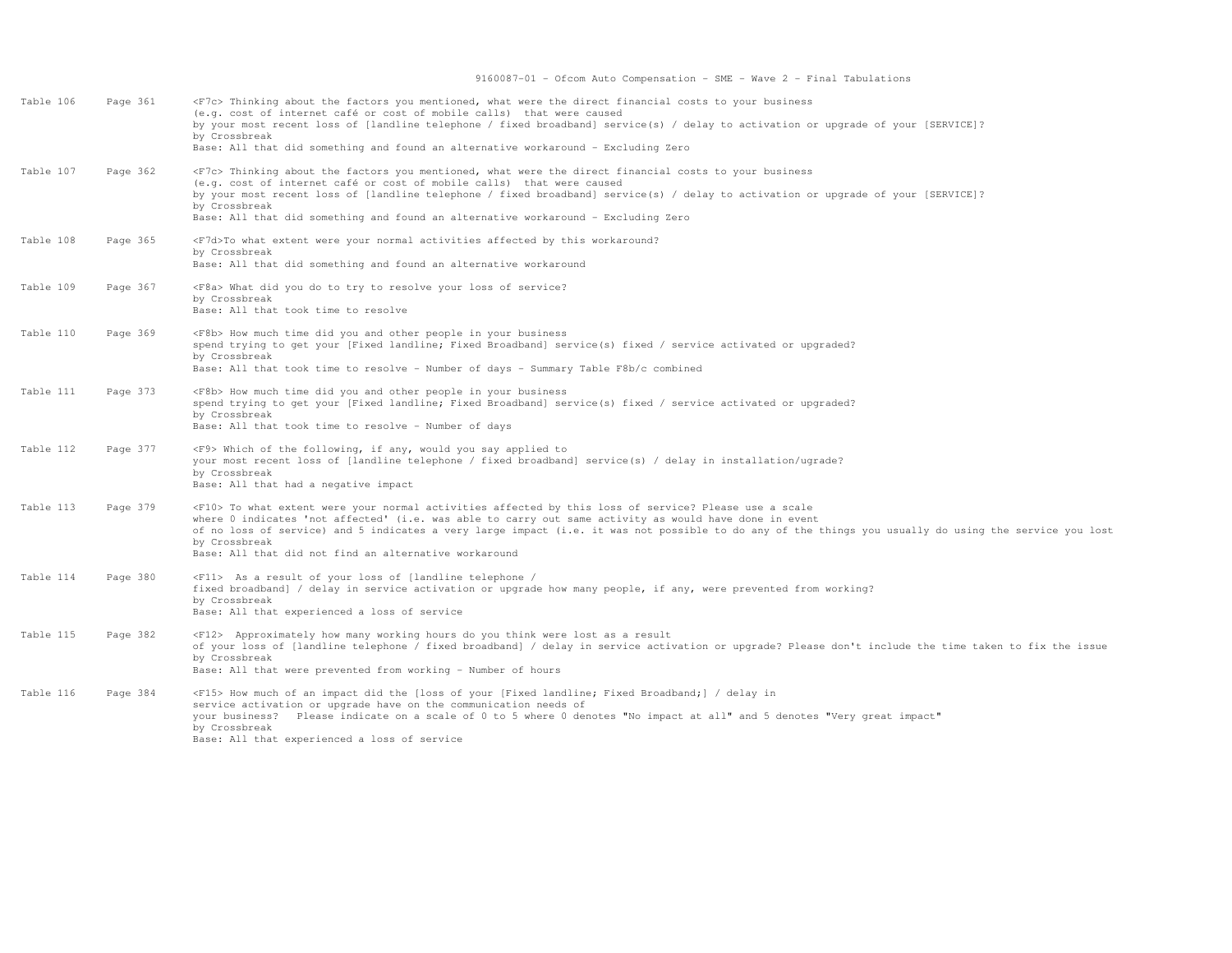| Table 117 | Page 386 | <f1> Thinking about the most recent loss of service due to a<br/>fault / delay in service change or upgrade, on your [SERVICE] how long did you experience a loss of service for?<br/>by Crossbreak<br/>Base: All that experienced a loss of service - Number of days - Any Landline</f1>                                                                                                                                                                                         |
|-----------|----------|-----------------------------------------------------------------------------------------------------------------------------------------------------------------------------------------------------------------------------------------------------------------------------------------------------------------------------------------------------------------------------------------------------------------------------------------------------------------------------------|
| Table 118 | Page 390 | <f2a> Did you report your [landline telephone / fixed broadband /] loss of service / delay in your new order to your provider?<br/>by Crossbreak<br/>Base: All that experienced a loss of service - Any Landline</f2a>                                                                                                                                                                                                                                                            |
| Table 119 | Page 392 | <f2c> How long after you lost service / expected your service to be installed / upgraded did you contact the provider to let them know?<br/>by Crossbreak<br/>Base: All that did report the loss of service - Any Landline</f2c>                                                                                                                                                                                                                                                  |
| Table 120 | Page 393 | <f2c> How long after you lost service / expected your service to be installed / upgraded did you contact the provider to let them know?<br/>by Crossbreak<br/>Base: All that did report the loss of service - Number of days - Any Landline</f2c>                                                                                                                                                                                                                                 |
| Table 121 | Page 395 | <f2d> How did you contact your provider?<br/>by Crossbreak<br/>Base: All that did report the loss of service - Any Landline</f2d>                                                                                                                                                                                                                                                                                                                                                 |
| Table 122 | Page 396 | <f2e> How many times did you contact your provider?<br/>by Crossbreak<br/>Base: All that did report the loss of service - Any Landline</f2e>                                                                                                                                                                                                                                                                                                                                      |
| Table 123 | Page 397 | <f3> Thinking back to when you experienced [your most recent loss<br/>of landline telephone / fixed broadband] /the delay in the provision or activation of your new [SERVICE] service,<br/>how much of an impact did this have on the communication needs of<br/>your business? Please indicate on a scale of 0 to 5 where 0 denotes "No impact at all" and 5 denotes "Very great impact"<br/>by Crossbreak<br/>Base: All that experienced a loss of service - Any Landline</f3> |
| Table 124 | Page 399 | <f4> Which of the following best matches what happened when you reported the loss of service?<br/>by Crossbreak<br/>Base: All who lost service and reported the issue to their provider - Any Landline</f4>                                                                                                                                                                                                                                                                       |
| Table 125 | Page 400 | <f5> How long did it take for your service to be restored after you first notified your provider of the issue?<br/>by Crossbreak<br/>Base: Those reporting the issue to their provider - Number of Days - Any Landline</f5>                                                                                                                                                                                                                                                       |
| Table 126 | Page 402 | <f5> How long did it take for your service to be restored after you first notified your provider of the issue?<br/>by CrossbreakT<br/>Base: hose reporting the issue to their provider - Number of Days - Any Landline</f5>                                                                                                                                                                                                                                                       |
| Table 127 | Page 405 | <f6> Overall, how satisfied or dissatisfied were you with the<br/>length of time it took your provider to resolve your loss of service for [ service], using the following scale?<br/>by Crossbreak<br/>Base: All with a complete loss of service - Any Landline</f6>                                                                                                                                                                                                             |
| Table 128 | Page 407 | <f7a> Which, if any, of the following would you say applied to your<br/>most recent [loss of landline telephone / fixed broadband] service(s)/delay to activation or upgrade of your [SERVICE]?<br/>by Crossbreak<br/>Base: All that experienced a loss of service - Any Landline</f7a>                                                                                                                                                                                           |
| Table 129 | Page 409 | <f7b> What, if anything, did you do to reduce the impact of<br/>this [telephone landline / fixed broadband] loss of service / delay to activation or upgrade of your [SERVICE]?<br/>by Crossbreak<br/>Base: All that found alternative workaround - Any Landline</f7b>                                                                                                                                                                                                            |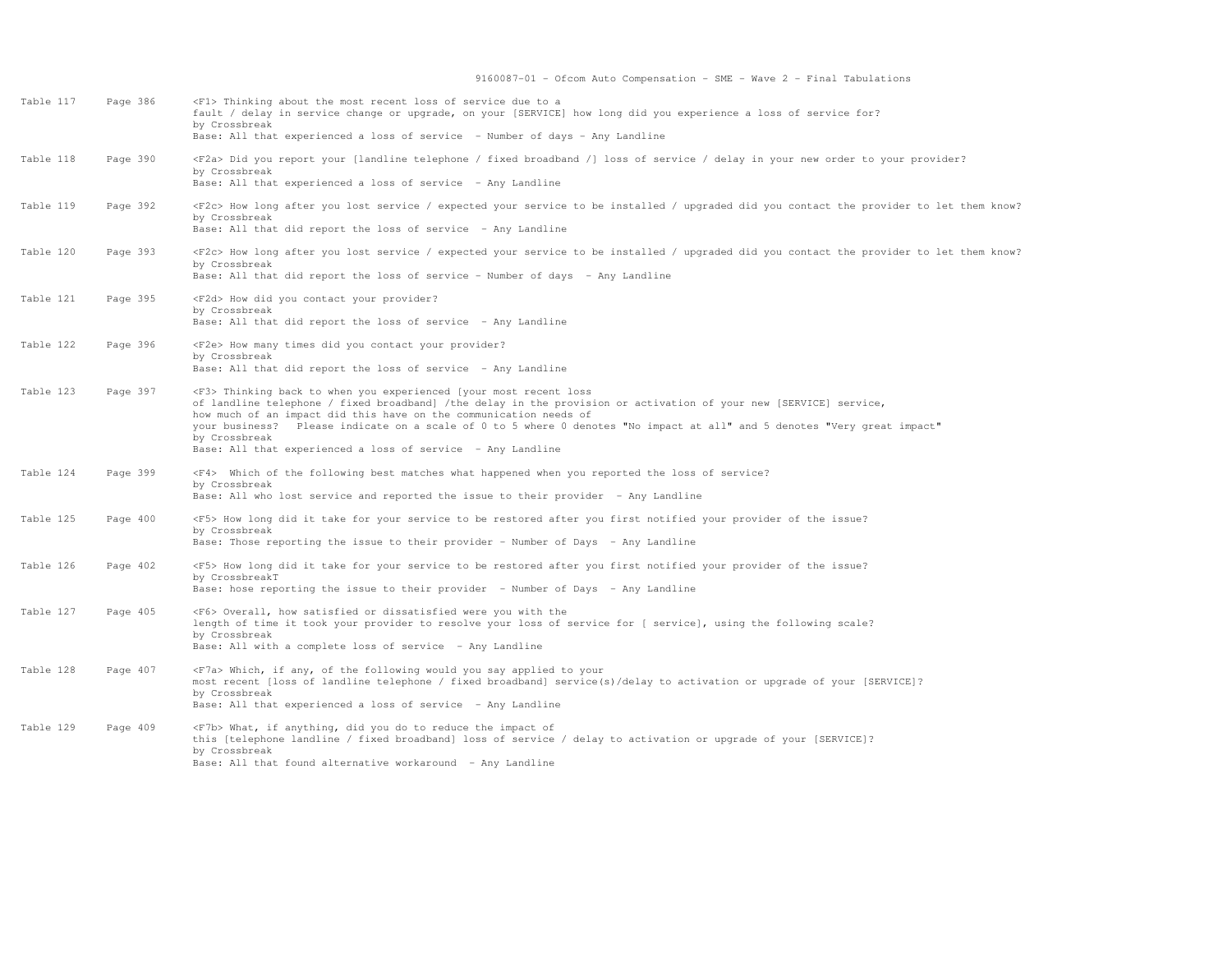| Table 130 | Page 411 | <f7c> Thinking about the factors you mentioned, what were the direct financial costs to your business<br/>(e.g. cost of internet café or cost of mobile calls) that were caused<br/>by your most recent loss of [landline telephone / fixed broadband] service(s) / delay to activation or upgrade of your [SERVICE]?<br/>by Crossbreak<br/>Base: All that did something and found an alternative workaround - Any Landline</f7c>                                            |
|-----------|----------|------------------------------------------------------------------------------------------------------------------------------------------------------------------------------------------------------------------------------------------------------------------------------------------------------------------------------------------------------------------------------------------------------------------------------------------------------------------------------|
| Table 131 | Page 413 | <f7c> Thinking about the factors you mentioned, what were the direct financial costs to your business<br/>(e.g. cost of internet café or cost of mobile calls) that were caused<br/>by your most recent loss of [landline telephone / fixed broadband] service(s) / delay to activation or upgrade of your [SERVICE]?<br/>by Crossbreak<br/>Base: All that did something and found an alternative workaround - Any Landline</f7c>                                            |
| Table 132 | Page 416 | <f7d>To what extent were your normal activities affected by this workaround?<br/>by Crossbreak<br/>Base: All that did something and found an alternative workaround - Any Landline</f7d>                                                                                                                                                                                                                                                                                     |
| Table 133 | Page 417 | <f8a> What did you do to try to resolve your loss of service?<br/>by Crossbreak<br/>Base: All that took time to resolve - Any Landline</f8a>                                                                                                                                                                                                                                                                                                                                 |
| Table 134 | Page 418 | <f8b> How much time did you and other people in your business<br/>spend trying to get your [Fixed landline; Fixed Broadband] service(s) fixed / service activated or upgraded?<br/>by Crossbreak<br/>Base: All that took time to resolve - Number of days - Summary Table F8b/c combined - Any Landline</f8b>                                                                                                                                                                |
| Table 135 | Page 420 | <f8b> How much time did you and other people in your business<br/>spend trying to get your [Fixed landline; Fixed Broadband] service(s) fixed / service activated or upgraded?<br/>by Crossbreak<br/>Base: All that took time to resolve - Number of days - Any Landline</f8b>                                                                                                                                                                                               |
| Table 136 | Page 422 | <f9> Which of the following, if any, would you say applied to<br/>your most recent loss of [landline telephone / fixed broadband] service(s) / delay in installation/ugrade?<br/>by Crossbreak<br/>Base: All that had a negative impact - Any Landline</f9>                                                                                                                                                                                                                  |
| Table 137 | Page 423 | <f10> To what extent were your normal activities affected by this loss of service? Please use a scale<br/>where 0 indicates 'not affected' (i.e. was able to carry out same activity as would have done in event<br/>of no loss of service) and 5 indicates a very large impact (i.e. it was not possible to do any of the things you usually do using the service you lost<br/>by Crossbreak<br/>Base: All that did not find an alternative workaround - Any Landline</f10> |
| Table 138 | Page 424 | <f11> As a result of your loss of [landline telephone /<br/>fixed broadband] / delay in service activation or upgrade how many people, if any, were prevented from working?<br/>by Crossbreak<br/>Base: All that experienced a loss of service - Any Landline</f11>                                                                                                                                                                                                          |
| Table 139 | Page 426 | <f12> Approximately how many working hours do you think were lost as a result<br/>of your loss of [landline telephone / fixed broadband] / delay in service activation or upgrade? Please don't include the time taken to fix the issue<br/>by Crossbreak<br/>Base: All that were prevented from working - Number of hours - Any Landline</f12>                                                                                                                              |
| Table 140 | Page 428 | <f15> How much of an impact did the [loss of your [Fixed landline; Fixed Broadband;] / delay in<br/>service activation or upgrade have on the communication needs of<br/>your business? Please indicate on a scale of 0 to 5 where 0 denotes "No impact at all" and 5 denotes "Very great impact"<br/>by Crossbreak<br/>Base: All that experienced a loss of service - Any Landline</f15>                                                                                    |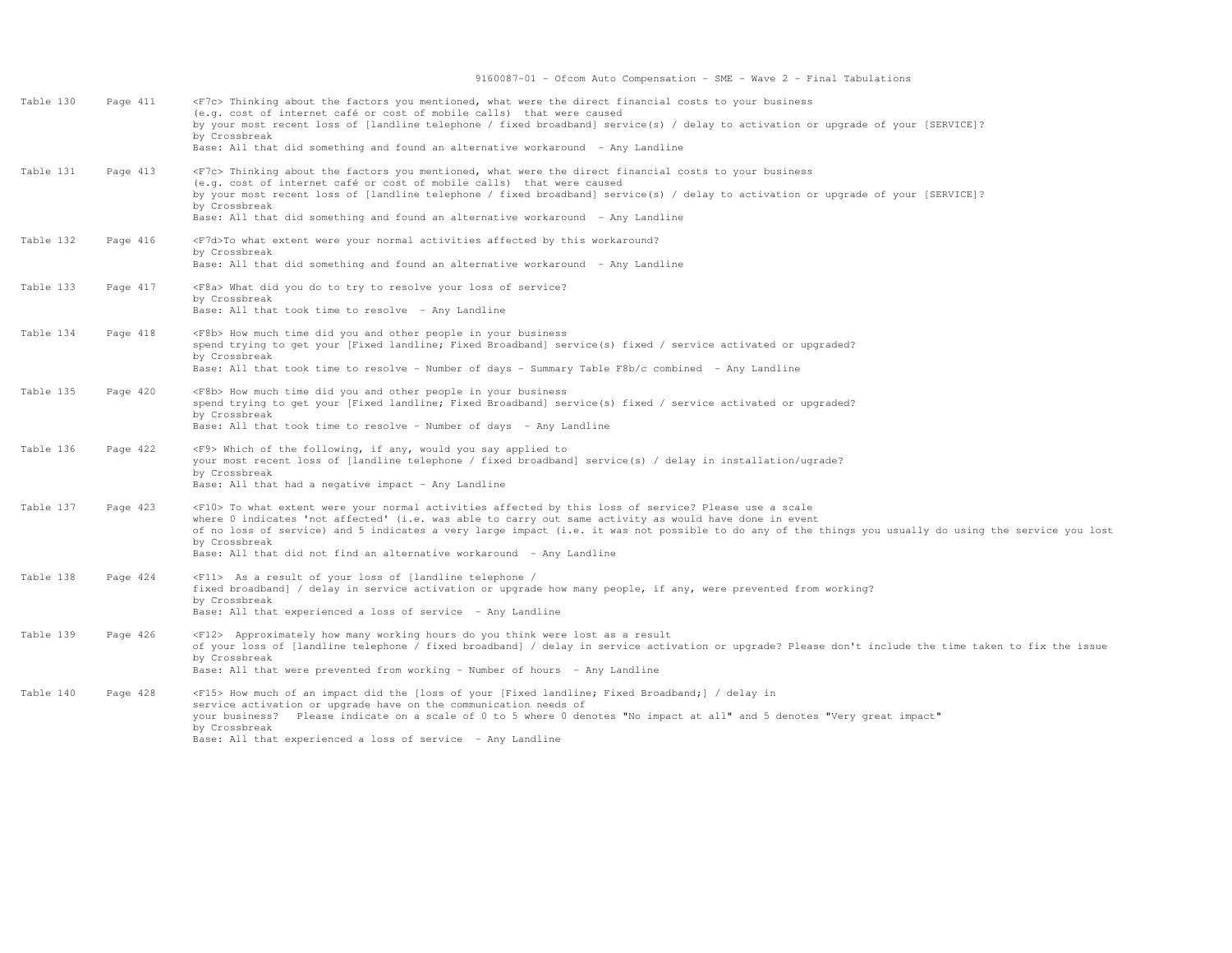| Table 141 | Page 430 | <f1> Thinking about the most recent loss of service due to a<br/>fault / delay in service change or upgrade, on your [SERVICE] how long did you experience a loss of service for?<br/>by Crossbreak<br/>Base: All that experienced a loss of service - Number of days - Broadband Only</f1>                                                                                                                                                                                         |
|-----------|----------|-------------------------------------------------------------------------------------------------------------------------------------------------------------------------------------------------------------------------------------------------------------------------------------------------------------------------------------------------------------------------------------------------------------------------------------------------------------------------------------|
| Table 142 | Page 432 | <f2a> Did you report your [landline telephone / fixed broadband /] loss of service / delay in your new order to your provider?<br/>by Crossbreak<br/>Base: All that experienced a loss of service - Broadband Only</f2a>                                                                                                                                                                                                                                                            |
| Table 143 | Page 433 | <f2c> How long after you lost service / expected your service to be installed / upgraded did you contact the provider to let them know?<br/>by Crossbreak<br/>Base: All that did report the loss of service - Broadband Only</f2c>                                                                                                                                                                                                                                                  |
| Table 144 | Page 434 | <f2c> How long after you lost service / expected your service to be installed / upgraded did you contact the provider to let them know?<br/>by Crossbreak<br/>Base: All that did report the loss of service - Number of days - Broadband Only</f2c>                                                                                                                                                                                                                                 |
| Table 145 | Page 435 | <f2d> How did you contact your provider?<br/>by Crossbreak<br/>Base: All that did report the loss of service - Broadband Only</f2d>                                                                                                                                                                                                                                                                                                                                                 |
| Table 146 | Page 436 | <f2e> How many times did you contact your provider?<br/>by Crossbreak<br/>Base: All that did report the loss of service - Broadband Only</f2e>                                                                                                                                                                                                                                                                                                                                      |
| Table 147 | Page 437 | <f3> Thinking back to when you experienced [your most recent loss<br/>of landline telephone / fixed broadband] /the delay in the provision or activation of your new [SERVICE] service,<br/>how much of an impact did this have on the communication needs of<br/>your business? Please indicate on a scale of 0 to 5 where 0 denotes "No impact at all" and 5 denotes "Very great impact"<br/>by Crossbreak<br/>Base: All that experienced a loss of service - Broadband Only</f3> |
| Table 148 | Page 438 | <f4> Which of the following best matches what happened when you reported the loss of service?<br/>by Crossbreak<br/>Base: All who lost service and reported the issue to their provider - Broadband Only</f4>                                                                                                                                                                                                                                                                       |
| Table 149 | Page 439 | <f5> How long did it take for your service to be restored after you first notified your provider of the issue?<br/>by Crossbreak<br/>Base: Those reporting the issue to their provider - Number of Days - Broadband Only</f5>                                                                                                                                                                                                                                                       |
| Table 150 | Page 441 | <f5> How long did it take for your service to be restored after you first notified your provider of the issue?<br/>by CrossbreakT<br/>Base: hose reporting the issue to their provider - Number of Days - Broadband Only</f5>                                                                                                                                                                                                                                                       |
| Table 151 | Page 444 | <f6> Overall, how satisfied or dissatisfied were you with the<br/>length of time it took your provider to resolve your loss of service for [ service], using the following scale?<br/>by Crossbreak<br/>Base: All with a complete loss of service - Broadband Only</f6>                                                                                                                                                                                                             |
| Table 152 | Page 445 | <f7a> Which, if any, of the following would you say applied to your<br/>most recent [loss of landline telephone / fixed broadband] service(s)/delay to activation or upgrade of your [SERVICE]?<br/>by Crossbreak<br/>Base: All that experienced a loss of service - Broadband Only</f7a>                                                                                                                                                                                           |
| Table 153 | Page 446 | <f7b> What, if anything, did you do to reduce the impact of<br/>this [telephone landline / fixed broadband] loss of service / delay to activation or upgrade of your [SERVICE]?<br/>by Crossbreak<br/>Base: All that found alternative workaround - Broadband Only</f7b>                                                                                                                                                                                                            |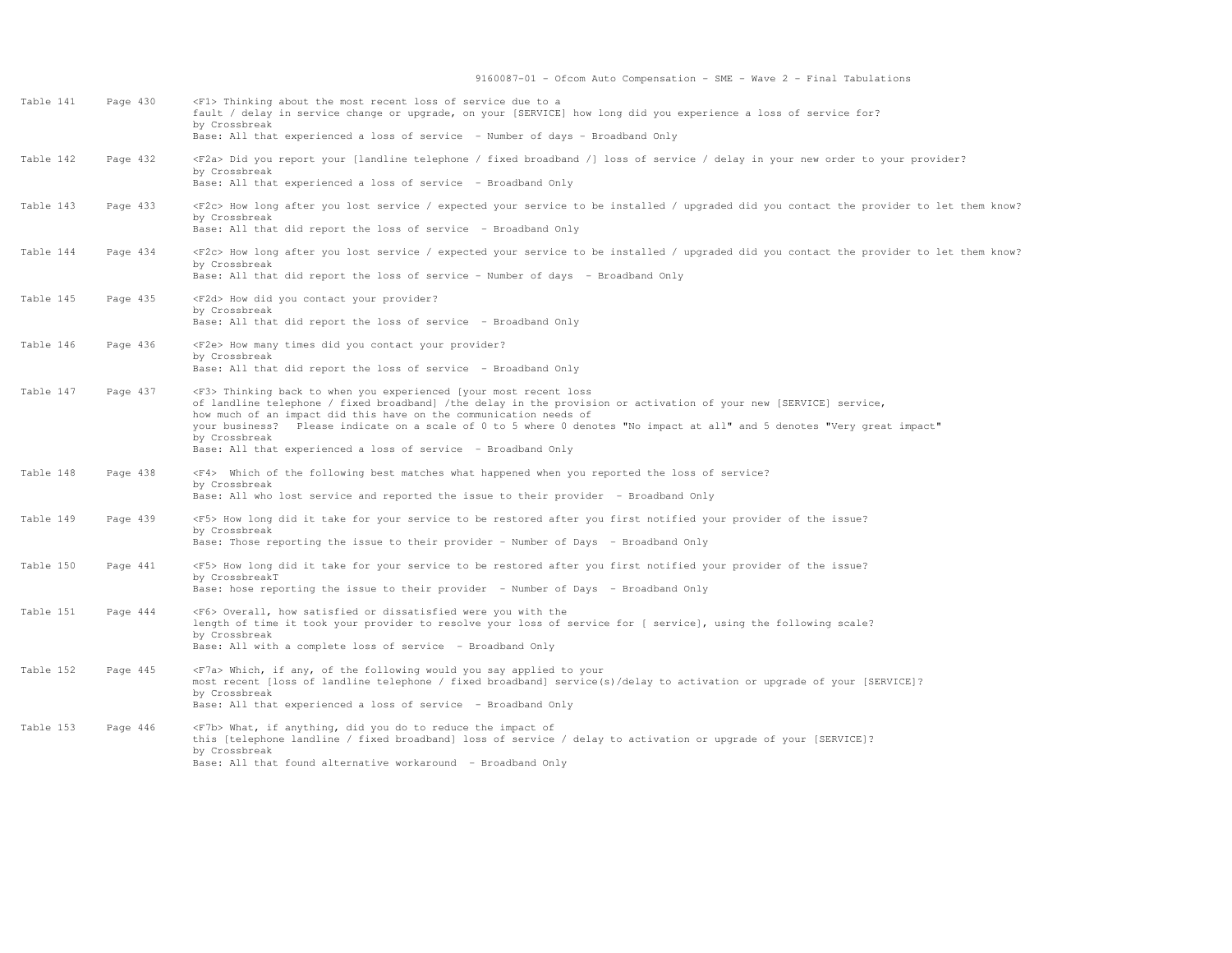| Table 154 | Page 448 | <f7c> Thinking about the factors you mentioned, what were the direct financial costs to your business<br/>(e.g. cost of internet café or cost of mobile calls) that were caused<br/>by your most recent loss of [landline telephone / fixed broadband] service(s) / delay to activation or upqrade of your [SERVICE]?<br/>by Crossbreak<br/>Base: All that did something and found an alternative workaround - Broadband Only</f7c>                                            |
|-----------|----------|--------------------------------------------------------------------------------------------------------------------------------------------------------------------------------------------------------------------------------------------------------------------------------------------------------------------------------------------------------------------------------------------------------------------------------------------------------------------------------|
| Table 155 | Page 449 | <f7d>To what extent were your normal activities affected by this workaround?<br/>by Crossbreak<br/>Base: All that did something and found an alternative workaround - Broadband Only</f7d>                                                                                                                                                                                                                                                                                     |
| Table 156 | Page 450 | <f8a> What did you do to try to resolve your loss of service?<br/>by Crossbreak<br/>Base: All that took time to resolve - Broadband Only</f8a>                                                                                                                                                                                                                                                                                                                                 |
| Table 157 | Page 451 | <f8b> How much time did you and other people in your business<br/>spend trying to get your [Fixed landline; Fixed Broadband] service(s) fixed / service activated or upgraded?<br/>by Crossbreak<br/>Base: All that took time to resolve - Number of days - Summary Table F8b/c combined - Broadband Only</f8b>                                                                                                                                                                |
| Table 158 | Page 453 | <f8b> How much time did you and other people in your business<br/>spend trying to get your [Fixed landline; Fixed Broadband] service(s) fixed / service activated or upgraded?<br/>by Crossbreak<br/>Base: All that took time to resolve - Number of days - Broadband Only</f8b>                                                                                                                                                                                               |
| Table 159 | Page 455 | <f9> Which of the following, if any, would you say applied to<br/>your most recent loss of [landline telephone / fixed broadband] service(s) / delay in installation/ugrade?<br/>by Crossbreak<br/>Base: All that had a negative impact - Broadband Only</f9>                                                                                                                                                                                                                  |
| Table 160 | Page 456 | <f10> To what extent were your normal activities affected by this loss of service? Please use a scale<br/>where 0 indicates 'not affected' (i.e. was able to carry out same activity as would have done in event<br/>of no loss of service) and 5 indicates a very large impact (i.e. it was not possible to do any of the things you usually do using the service you lost<br/>by Crossbreak<br/>Base: All that did not find an alternative workaround - Broadband Only</f10> |
| Table 161 | Page 457 | <f11> As a result of your loss of [landline telephone /<br/>fixed broadband] / delay in service activation or upgrade how many people, if any, were prevented from working?<br/>by Crossbreak<br/>Base: All that experienced a loss of service - Broadband Only</f11>                                                                                                                                                                                                          |
| Table 162 | Page 458 | <f12> Approximately how many working hours do you think were lost as a result<br/>of your loss of [landline telephone / fixed broadband] / delay in service activation or upgrade? Please don't include the time taken to fix the issue<br/>by Crossbreak<br/>Base: All that were prevented from working - Number of hours - Broadband Only</f12>                                                                                                                              |
| Table 163 | Page 460 | <f15> How much of an impact did the [loss of your [Fixed landline; Fixed Broadband;] / delay in<br/>service activation or upgrade have on the communication needs of<br/>your business? Please indicate on a scale of 0 to 5 where 0 denotes "No impact at all" and 5 denotes "Very great impact"<br/>by Crossbreak<br/>Base: All that experienced a loss of service - Broadband Only</f15>                                                                                    |
| Table 164 | Page 461 | <f1> Thinking about the most recent loss of service due to a<br/>fault / delay in service change or upgrade, on your [SERVICE] how long did you experience a loss of service for?<br/>by Crossbreak<br/>Base: All that experienced a loss of service - Number of days</f1>                                                                                                                                                                                                     |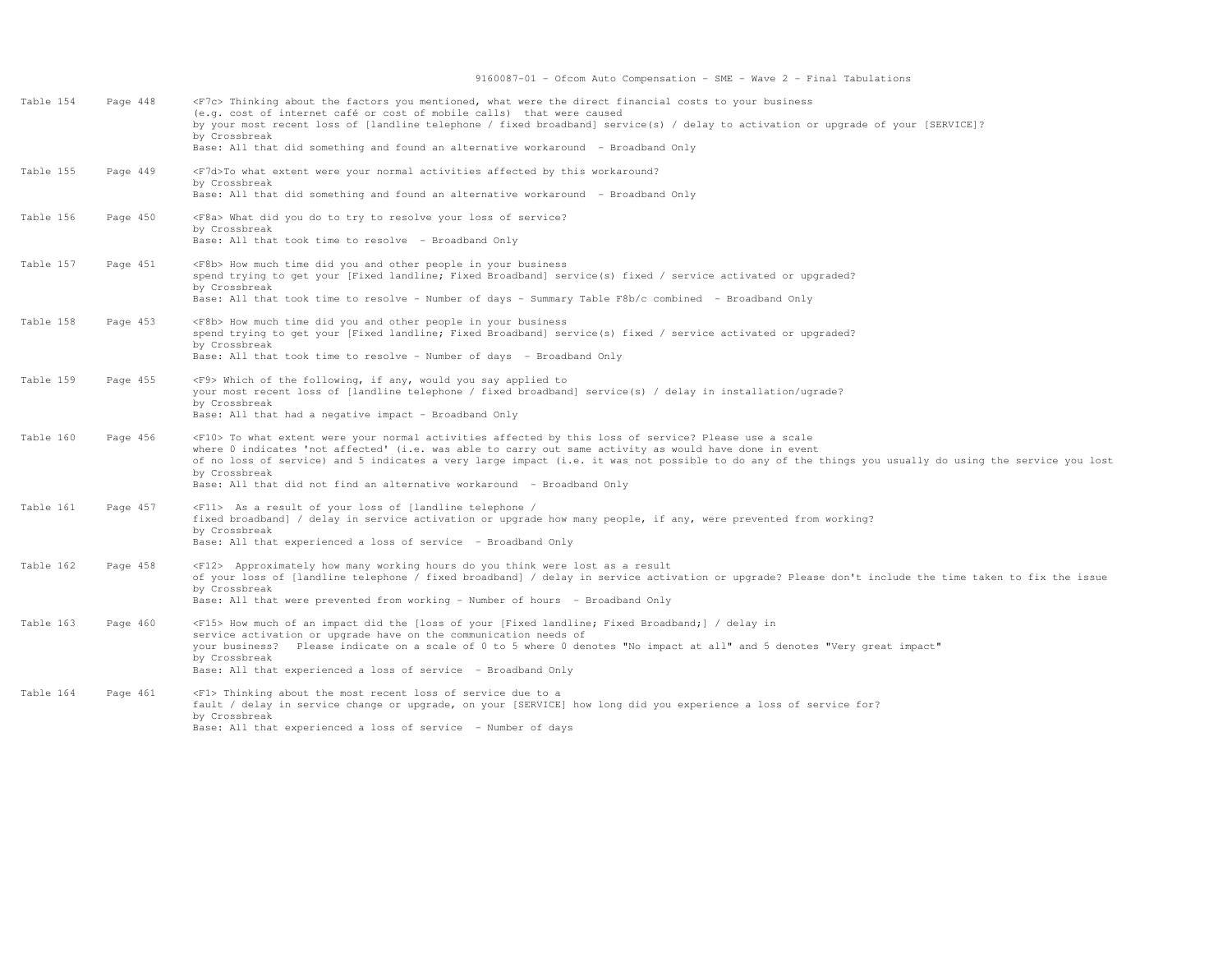| Table 165 | Page 465 | <f2a> Did you report your [landline telephone / fixed broadband /] loss of service / delay in your new order to your provider?<br/>by Crossbreak<br/>Base: All that experienced a loss of service and reported</f2a>                                                                                                                                                                                                                                                            |
|-----------|----------|---------------------------------------------------------------------------------------------------------------------------------------------------------------------------------------------------------------------------------------------------------------------------------------------------------------------------------------------------------------------------------------------------------------------------------------------------------------------------------|
| Table 166 | Page 467 | <f2c> How long after you lost service / expected your service to be installed / upgraded did you contact the provider to let them know?<br/>by Crossbreak<br/>Base: All that did report the loss of service</f2c>                                                                                                                                                                                                                                                               |
| Table 167 | Page 469 | <f2c> How long after you lost service / expected your service to be installed / upgraded did you contact the provider to let them know?<br/>by Crossbreak<br/>Base: All that did report the loss of service - Number of days</f2c>                                                                                                                                                                                                                                              |
| Table 168 | Page 473 | <f2d> How did you contact your provider?<br/>by Crossbreak<br/>Base: All that did report the loss of service</f2d>                                                                                                                                                                                                                                                                                                                                                              |
| Table 169 | Page 475 | <f2e> How many times did you contact your provider?<br/>by Crossbreak<br/>Base: All that did report the loss of service</f2e>                                                                                                                                                                                                                                                                                                                                                   |
| Table 170 | Page 477 | <f3> Thinking back to when you experienced [your most recent loss<br/>of landline telephone / fixed broadband] /the delay in the provision or activation of your new [SERVICE] service,<br/>how much of an impact did this have on the communication needs of<br/>your business? Please indicate on a scale of 0 to 5 where 0 denotes "No impact at all" and 5 denotes "Very great impact"<br/>by Crossbreak<br/>Base: All that experienced a loss of service and reported</f3> |
| Table 171 | Page 479 | <f4> Which of the following best matches what happened when you reported the loss of service?<br/>by Crossbreak<br/>Base: All who lost service and reported the issue to their provider</f4>                                                                                                                                                                                                                                                                                    |
| Table 172 | Page 481 | <f5> How long did it take for your service to be restored after you first notified your provider of the issue?<br/>by Crossbreak<br/>Base: Those reporting the issue to their provider - Number of Days</f5>                                                                                                                                                                                                                                                                    |
| Table 173 | Page 485 | <f5> How long did it take for your service to be restored after you first notified your provider of the issue?<br/>by CrossbreakT<br/>Base: Those reporting the issue to their provider - Number of Days</f5>                                                                                                                                                                                                                                                                   |
| Table 174 | Page 493 | <f6> Overall, how satisfied or dissatisfied were you with the<br/>length of time it took your provider to resolve your loss of service for [ service], using the following scale?<br/>by Crossbreak<br/>Base: All with a complete loss of service and reported</f6>                                                                                                                                                                                                             |
| Table 175 | Page 495 | <f7a> Which, if any, of the following would you say applied to your<br/>most recent [loss of landline telephone / fixed broadband] service(s)/delay to activation or upgrade of your [SERVICE]?<br/>by Crossbreak<br/>Base: All that experienced a loss of service and reported</f7a>                                                                                                                                                                                           |
| Table 176 | Page 497 | <f7b> What, if anything, did you do to reduce the impact of<br/>this [telephone landline / fixed broadband] loss of service / delay to activation or upgrade of your [SERVICE]?<br/>by Crossbreak<br/>Base: All that found alternative workaround and reported</f7b>                                                                                                                                                                                                            |
| Table 177 | Page 501 | <f7c> Thinking about the factors you mentioned, what were the direct financial costs to your business<br/>(e.g. cost of internet café or cost of mobile calls) that were caused<br/>by your most recent loss of [landline telephone / fixed broadband] service(s) / delay to activation or upgrade of your [SERVICE]?<br/>by Crossbreak<br/>Base: All that did something and found an alternative workaround and reported</f7c>                                                 |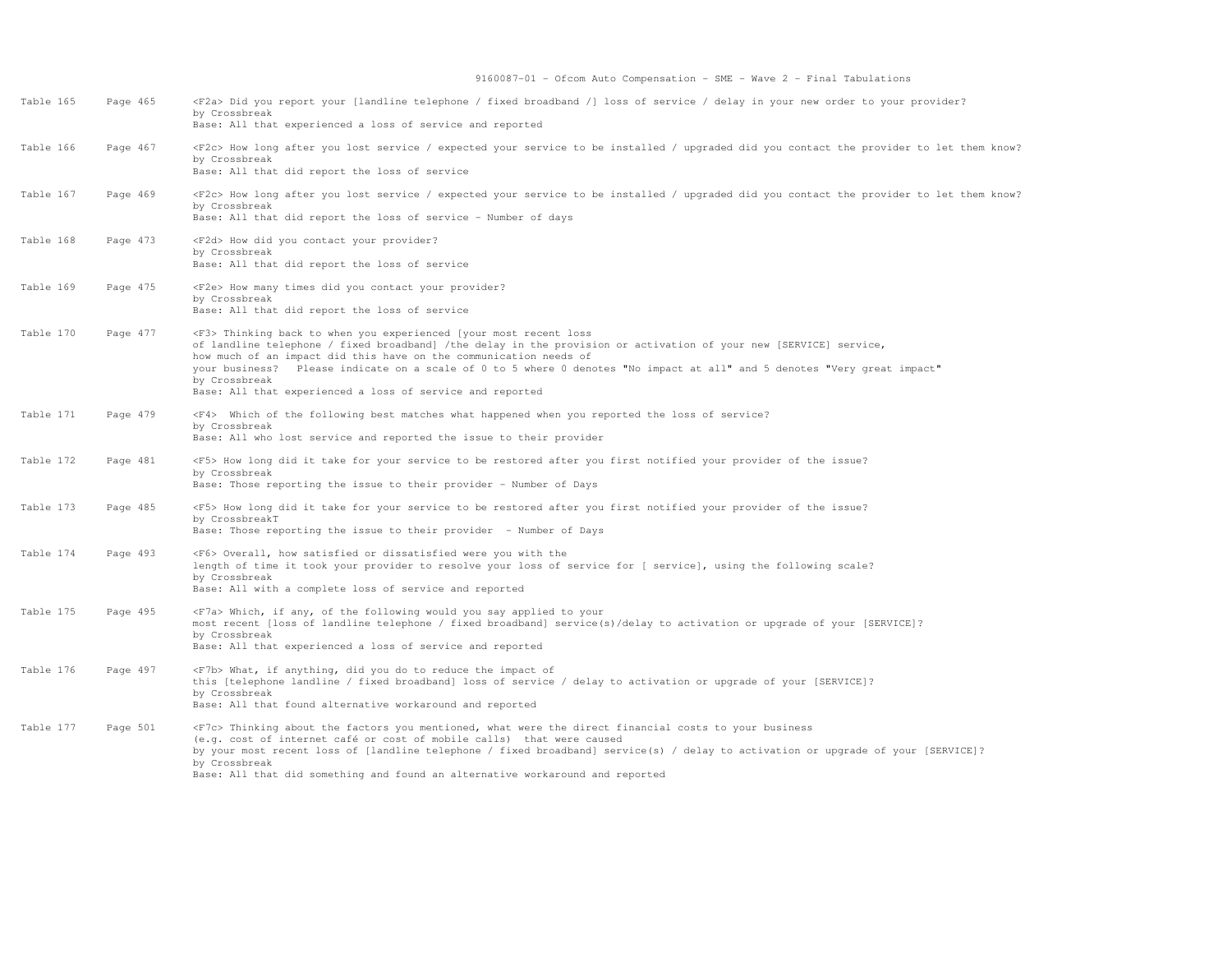| Table 178 | Page 504 | <f7c> Thinking about the factors you mentioned, what were the direct financial costs to your business<br/>(e.g. cost of internet café or cost of mobile calls) that were caused<br/>by your most recent loss of [landline telephone / fixed broadband] service(s) / delay to activation or upgrade of your [SERVICE]?<br/>by Crossbreak<br/>Base: All that did something and found an alternative workaround and reported</f7c>                                            |
|-----------|----------|----------------------------------------------------------------------------------------------------------------------------------------------------------------------------------------------------------------------------------------------------------------------------------------------------------------------------------------------------------------------------------------------------------------------------------------------------------------------------|
| Table 179 | Page 507 | <f7c> Thinking about the factors you mentioned, what were the direct financial costs to your business<br/>(e.g. cost of internet café or cost of mobile calls) that were caused<br/>by your most recent loss of [landline telephone / fixed broadband] service(s) / delay to activation or upqrade of your [SERVICE]?<br/>by Crossbreak<br/>Base: All that did something and found an alternative workaround and reported - Excluding Zero</f7c>                           |
| Table 180 | Page 508 | <f7c> Thinking about the factors you mentioned, what were the direct financial costs to your business<br/>(e.g. cost of internet café or cost of mobile calls) that were caused<br/>by your most recent loss of [landline telephone / fixed broadband] service(s) / delay to activation or upqrade of your [SERVICE]?<br/>by Crossbreak<br/>Base: All that did something and found an alternative workaround and reported - Excluding Zero</f7c>                           |
| Table 181 | Page 511 | <f7d>To what extent were your normal activities affected by this workaround?<br/>by Crossbreak<br/>Base: All that did something and found an alternative workaround and reported</f7d>                                                                                                                                                                                                                                                                                     |
| Table 182 | Page 513 | <f8a> What did you do to try to resolve your loss of service?<br/>by Crossbreak<br/>Base: All that took time to resolve and reported</f8a>                                                                                                                                                                                                                                                                                                                                 |
| Table 183 | Page 515 | <f8b> How much time did you and other people in your business<br/>spend trying to get your [Fixed landline; Fixed Broadband] service(s) fixed / service activated or upgraded?<br/>by Crossbreak<br/>Base: All that took time to resolve - Number of days - Summary Table F8b/c combined</f8b>                                                                                                                                                                             |
| Table 184 | Page 519 | <f8b> How much time did you and other people in your business<br/>spend trying to get your [Fixed landline; Fixed Broadband] service(s) fixed / service activated or upgraded?<br/>by Crossbreak<br/>Base: All that took time to resolve - Number of days</f8b>                                                                                                                                                                                                            |
| Table 185 | Page 523 | <f9> Which of the following, if any, would you say applied to<br/>your most recent loss of [landline telephone / fixed broadband] service(s) / delay in installation/ugrade?<br/>by Crossbreak<br/>Base: All that had a negative impact and reported</f9>                                                                                                                                                                                                                  |
| Table 186 | Page 525 | <f10> To what extent were your normal activities affected by this loss of service? Please use a scale<br/>where 0 indicates 'not affected' (i.e. was able to carry out same activity as would have done in event<br/>of no loss of service) and 5 indicates a very large impact (i.e. it was not possible to do any of the things you usually do using the service you lost<br/>by Crossbreak<br/>Base: All that did not find an alternative workaround and reported</f10> |
| Table 187 | Page 526 | <f11> As a result of your loss of [landline telephone /<br/>fixed broadband] / delay in service activation or upgrade how many people, if any, were prevented from working?<br/>by Crossbreak<br/>Base: All that experienced a loss of service and reported</f11>                                                                                                                                                                                                          |
| Table 188 | Page 528 | <f12> Approximately how many working hours do you think were lost as a result<br/>of your loss of [landline telephone / fixed broadband] / delay in service activation or upgrade? Please don't include the time taken to fix the issue<br/>by Crossbreak<br/>Base: All that were prevented from working - Number of hours and reported</f12>                                                                                                                              |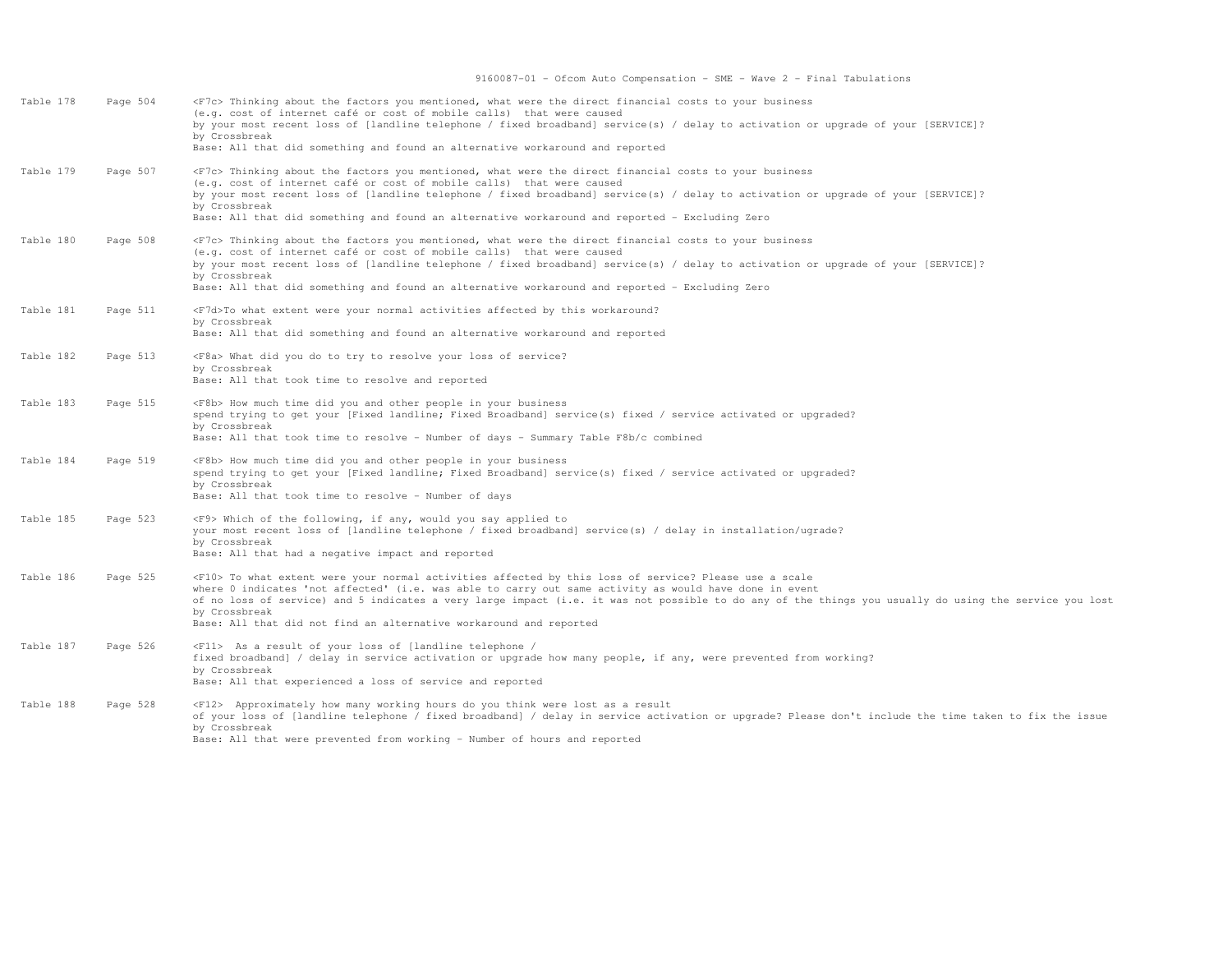| Table 189 | Page 530 | <f15> How much of an impact did the [loss of your [Fixed landline; Fixed Broadband;] / delay in<br/>service activation or upgrade have on the communication needs of<br/>your business? Please indicate on a scale of 0 to 5 where 0 denotes "No impact at all" and 5 denotes "Very great impact"<br/>by Crossbreak<br/>Base: All that experienced a loss of service and reported</f15>                                                                                                                                                                                                                   |
|-----------|----------|-----------------------------------------------------------------------------------------------------------------------------------------------------------------------------------------------------------------------------------------------------------------------------------------------------------------------------------------------------------------------------------------------------------------------------------------------------------------------------------------------------------------------------------------------------------------------------------------------------------|
| Table 190 | Page 532 | <hla> Did you receive any compensation from your provider for<br/>this [telephone landline / fixed broadband] loss of service/delay in the installation or activation of a new order?<br/>by Crossbreak<br/>Base: All that experienced a loss of service or delay provisioning</hla>                                                                                                                                                                                                                                                                                                                      |
| Table 191 | Page 534 | <hld> Did you ask for compensation with regards to the loss of service/ delay in the installation or<br/>activation of a new order? We are referring to you proactively asking for compensation rather than simply notifying your provider of the fault/delay.<br/>by Crossbreak<br/>Base: All that did not receive compensation from the provider</hld>                                                                                                                                                                                                                                                  |
| Table 192 | Page 536 | <hle> Why did you not ask for compensation?<br/>by Crossbreak<br/>Base: All that didnt ask for compensation</hle>                                                                                                                                                                                                                                                                                                                                                                                                                                                                                         |
| Table 193 | Page 540 | <h1k> Thinking back to the loss of service you have described and all of the impacts<br/>that the loss of service had on your business, what level of payment do you think would be enough to compensate your business for that impact?<br/>by Crossbreak<br/>Base: All who experienced a complete loss of service but did not recieve ask for or get compensation</h1k>                                                                                                                                                                                                                                  |
| Table 194 | Page 542 | <h1k> Thinking back to the loss of service you have described and all of the impacts<br/>that the loss of service had on your business, what level of payment do you think would be enough to compensate your business for that impact?<br/>by Crossbreak<br/>Base: All who experienced a complete loss of service but did not recieve ask for or get compensation</h1k>                                                                                                                                                                                                                                  |
| Table 195 | Page 546 | <hlk> Thinking back to the loss of service you have described and all of the impacts<br/>that the loss of service had on your business, what level of payment do you think would be enough to compensate your business for that impact?<br/>by Crossbreak<br/>Base: All who experienced a complete loss of service but did not recieve ask for or get compensation - Excluding Zero</hlk>                                                                                                                                                                                                                 |
| Table 196 | Page 547 | <h1k> Thinking back to the loss of service you have described and all of the impacts<br/>that the loss of service had on your business, what level of payment do you think would be enough to compensate your business for that impact?<br/>by Crossbreak<br/>Base: All who experienced a complete loss of service but did not recieve ask for or get compensation - Excluding Zero</h1k>                                                                                                                                                                                                                 |
| Table 197 | Page 550 | <h11> What form would you like that compensation to take?<br/>by Crossbreak<br/>Base: All that would like to receive compensation</h11>                                                                                                                                                                                                                                                                                                                                                                                                                                                                   |
| Table 198 | Page 551 | <hlm> Taking everything into account that happened when you lost service / experienced a delay in installation or activation,<br/>the processes you went through and the time taken to get your service restored<br/>/ installed / activated, has this had any of the following effects on your attitudes towards your relationship with the supplier?<br/>by Crossbreak<br/>Base: All who experience loss of service or delay provisioning</hlm>                                                                                                                                                         |
| Table 199 | Page 555 | <il> Some telephone line or broadband installation or repair processes require an engineer to visit<br/>the customer's business to carry out the work. Customers are usually given a specific time slot within<br/>which to expect the engineer's visit and sometimes engineers fail to arrive within the allotted time<br/>slot. What do you consider to be a reasonable amount of notice<br/>for an engineer appointment to be cancelled or changed by your provider? Please give your answer in hours or days.<br/>by Crossbreak<br/>Base: All that have a landline or broadband - Number of days</il> |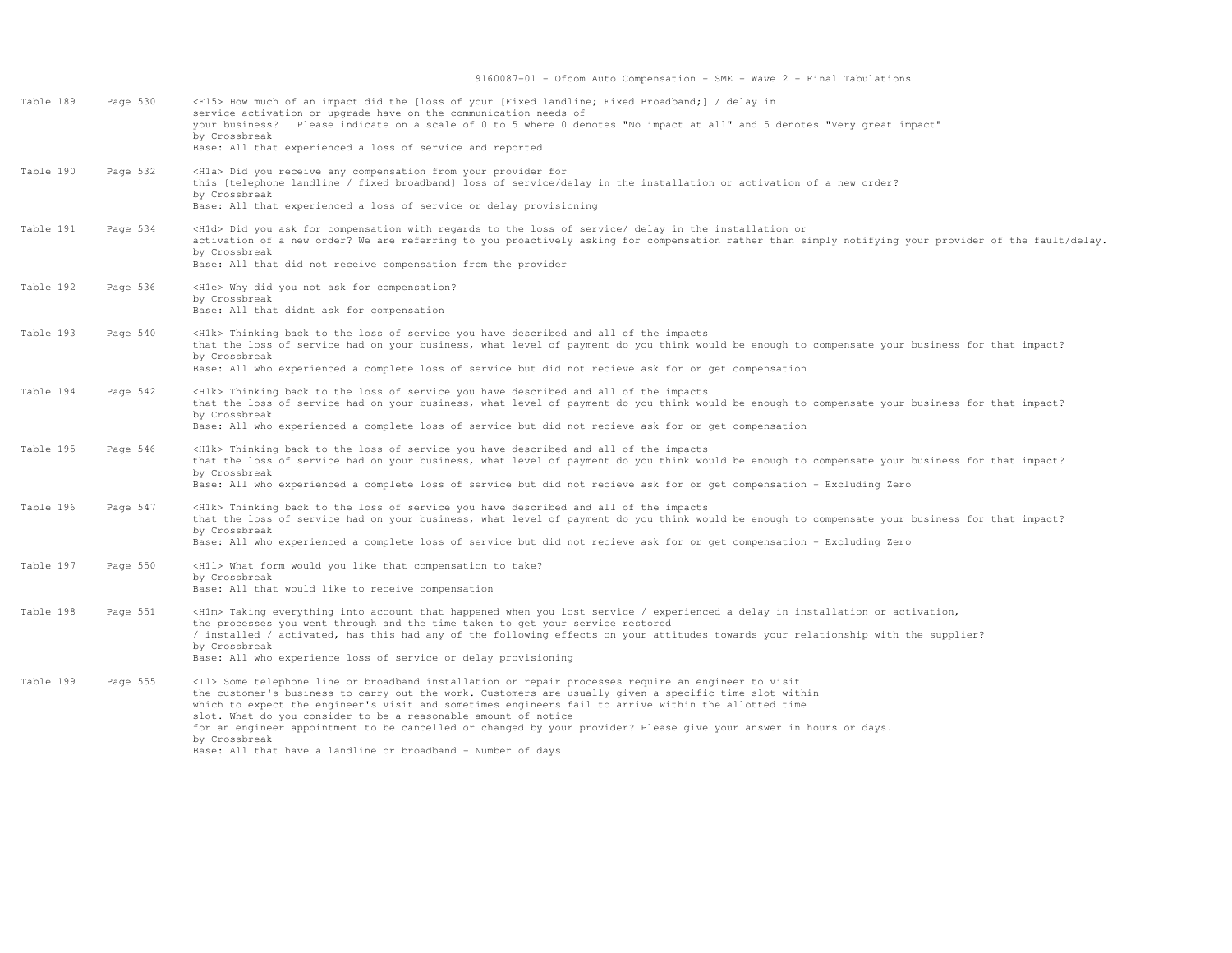| Table 200 | Page 563 | <ila> Have you ever experienced a missed appointment regarding a landline and/or broadband service (i.e.<br/>where an engineer was scheduled to arrive at your business within a specified<br/>appointment window and did not turn up within that time)? This could be, for example, to install a new service or repair an existing service.<br/>by Crossbreak<br/>Base: All that have a landline or broadband</ila> |
|-----------|----------|----------------------------------------------------------------------------------------------------------------------------------------------------------------------------------------------------------------------------------------------------------------------------------------------------------------------------------------------------------------------------------------------------------------------|
| Table 201 | Page 567 | <ilb> Overall how many missed appointments have you experienced in the last two years?<br/>by Crossbreak<br/>Base: All that have experienced a missed appointment</ilb>                                                                                                                                                                                                                                              |
| Table 202 | Page 568 | <i3> What happened after the appointment was missed?<br/>by Crossbreak<br/>Base: All that experienced a missed appointment in the last two years</i3>                                                                                                                                                                                                                                                                |
| Table 203 | Page 569 | <i4> How much time did you spend waiting for the engineer to arrive?<br/>by Crossbreak<br/>Base: All that experienced a missed appointment in the last two years</i4>                                                                                                                                                                                                                                                |
| Table 204 | Page 571 | <i6> Which, if any, of the following would you say applied to your most recent missed appointment?<br/>by Crossbreak<br/>Base: All that experienced a missed appointment in the last two years</i6>                                                                                                                                                                                                                  |
| Table 205 | Page 572 | <i7> Which of the following actions did you or other people in your business take to rearrange the appointment that had been missed?<br/>by Crossbreak<br/>Base: All that experienced a missed appointment in the last two years</i7>                                                                                                                                                                                |
| Table 206 | Page 573 | <i8> How much time did you and other people in your household spend trying to get another<br/>appointment? (e.g. time spent on the phone with your provider). It should not include the time spent while waiting for the original missed appointment.<br/>by Crossbreak<br/>Base: All that experienced a missed appointment in the last two years - Number of hours - SUMMARY TABLE I8a/b</i8>                       |
| Table 207 | Page 574 | <i8> How much time did you and other people in your household spend trying to get another<br/>appointment? (e.g. time spent on the phone with your provider). It should not include the time spent while waiting for the original missed appointment.<br/>by Crossbreak<br/>Base: All that experienced a missed appointment in the last two years - Number of hours</i8>                                             |
| Table 208 | Page 575 | <i9a> How did you contact your provider?<br/>by Crossbreak<br/>Base: All that contacted the provider</i9a>                                                                                                                                                                                                                                                                                                           |
| Table 209 | Page 576 | <i9b> How many times did you contact your provider?<br/>by Crossbreak<br/>Base: All that contacted the provider</i9b>                                                                                                                                                                                                                                                                                                |
| Table 210 | Page 577 | <il0> Approximately how many working hours do you think were lost as a result of your missed appointment? Please don't include the time taken to fix the issue<br/>by Crossbreak<br/>Base: All that experienced a missed appointment in the last two years</il0>                                                                                                                                                     |
| Table 211 | Page 579 | <ill> How much of an impact did the missed appointment this loss of working<br/>hours have on your business? Please use a scale of 0 to 5 where 0 denotes "No impact at all" and 5 denotes "Very great impact".<br/>by Crossbreak<br/>Base: All that experienced a missed appointment in the last two years</ill>                                                                                                    |
| Table 212 | Page 580 | <i5> Thinking back to when you experienced a missed appointment, how much of an impact did this have on your business?<br/>by Crossbreak<br/>Base: All that experienced a missed appointment in the last two years</i5>                                                                                                                                                                                              |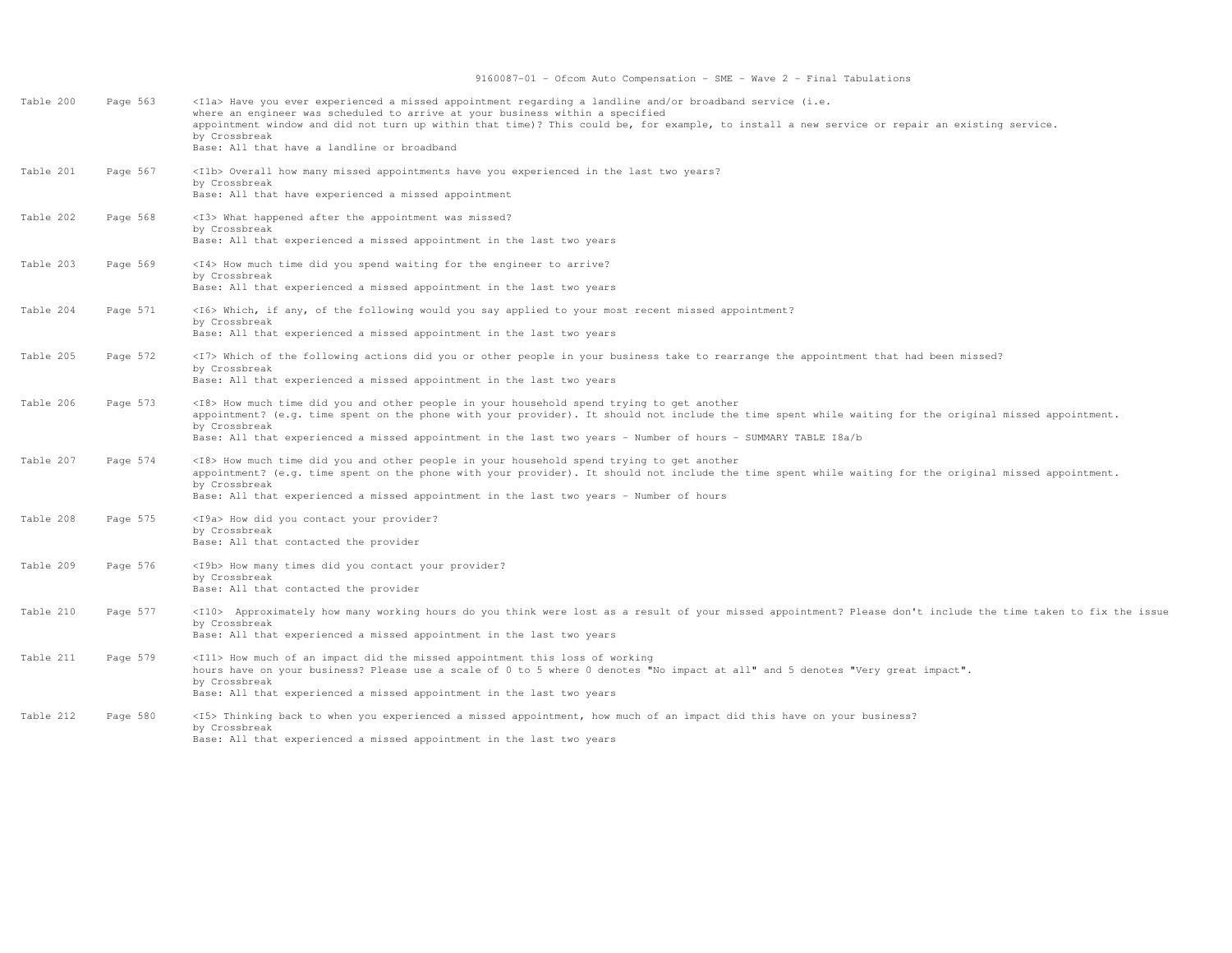| Table 213 | Page 581 | <i12a> Did you receive any compensation from your provider for this missed appointment?<br/>by Crossbreak<br/>Base: All that experienced a missed appointment in the last two years</i12a>                                                                                                                                                                                                                                                     |
|-----------|----------|------------------------------------------------------------------------------------------------------------------------------------------------------------------------------------------------------------------------------------------------------------------------------------------------------------------------------------------------------------------------------------------------------------------------------------------------|
| Table 214 | Page 582 | <i12bi> Did you ask for compensation in regards to the missed appointment?<br/>We are referring to you proactively asking for compensation rather than simply notifying your provider of the missed appointment.<br/>by Crossbreak<br/>Base: All that did not recieve compensation for the missed appointment</i12bi>                                                                                                                          |
| Table 215 | Page 583 | <i12c> Why did you not ask for compensation?<br/>by Crossbreak<br/>Base: All that did not ask for compensation</i12c>                                                                                                                                                                                                                                                                                                                          |
| Table 216 | Page 584 | <il3a>I'd like you to imagine a situation where you had been given an appointment time by your supplier for an engineer to visit your premises to install,<br/>repair or upgrade one of your services and the engineer did<br/>not turn up at all. Would you expect to be compensated for this missed appointment? and if so, how much?<br/>by Crossbreak<br/>Base: All that have not experienced a missed appointment</il3a>                  |
| Table 217 | Page 592 | <il3a>I'd like you to imagine a situation where you had been given an appointment time by your supplier for an engineer to visit your premises to install,<br/>repair or upgrade one of your services and the engineer did<br/>not turn up at all. Would you expect to be compensated for this missed appointment? and if so, how much?<br/>by Crossbreak<br/>Base: All that have not experienced a missed appointment</il3a>                  |
| Table 218 | Page 598 | <il3a>I'd like you to imagine a situation where you had been given an appointment time by your supplier for an engineer to visit your premises to install,<br/>repair or upgrade one of your services and the engineer did<br/>not turn up at all. Would you expect to be compensated for this missed appointment? and if so, how much?<br/>by Crossbreak<br/>Base: All that have not experienced a missed appointment - Excluding Zero</il3a> |
| Table 219 | Page 600 | <il3a>I'd like you to imagine a situation where you had been given an appointment time by your supplier for an engineer to visit your premises to install,<br/>repair or upgrade one of your services and the engineer did<br/>not turn up at all. Would you expect to be compensated for this missed appointment? and if so, how much?<br/>by Crossbreak<br/>Base: All that have not experienced a missed appointment</il3a>                  |
| Table 220 | Page 603 | <i13b> Why would you not expect to receive any compensation for the missed appointment?<br/>by Crossbreak<br/>Base: All that would not expect to receive compensation</i13b>                                                                                                                                                                                                                                                                   |
| Table 221 | Page 607 | <i13c> What form would you expect that compensation to take?<br/>by Crossbreak<br/>Base: All that expect to receive compensation and gave an amount</i13c>                                                                                                                                                                                                                                                                                     |
| Table 222 | Page 608 | <j1a> Over the last 12 months, have you experienced loss of voice<br/>and/or data services on your mobile phone, in an area where you would normally get good coverage, for more than 1 hour?<br/>by Crossbreak<br/>Base: All who use a mobile</j1a>                                                                                                                                                                                           |
| Table 223 | Page 611 | <j1b> What did this affect?<br/>by Crossbreak<br/>Base: All that have experienced loss of voice and/or data services</j1b>                                                                                                                                                                                                                                                                                                                     |
| Table 224 | Page 612 | <j1c> And for how long did you experience a loss of service?<br/>by Crossbreak<br/>Base: All that have experienced loss of voice and/or data services</j1c>                                                                                                                                                                                                                                                                                    |